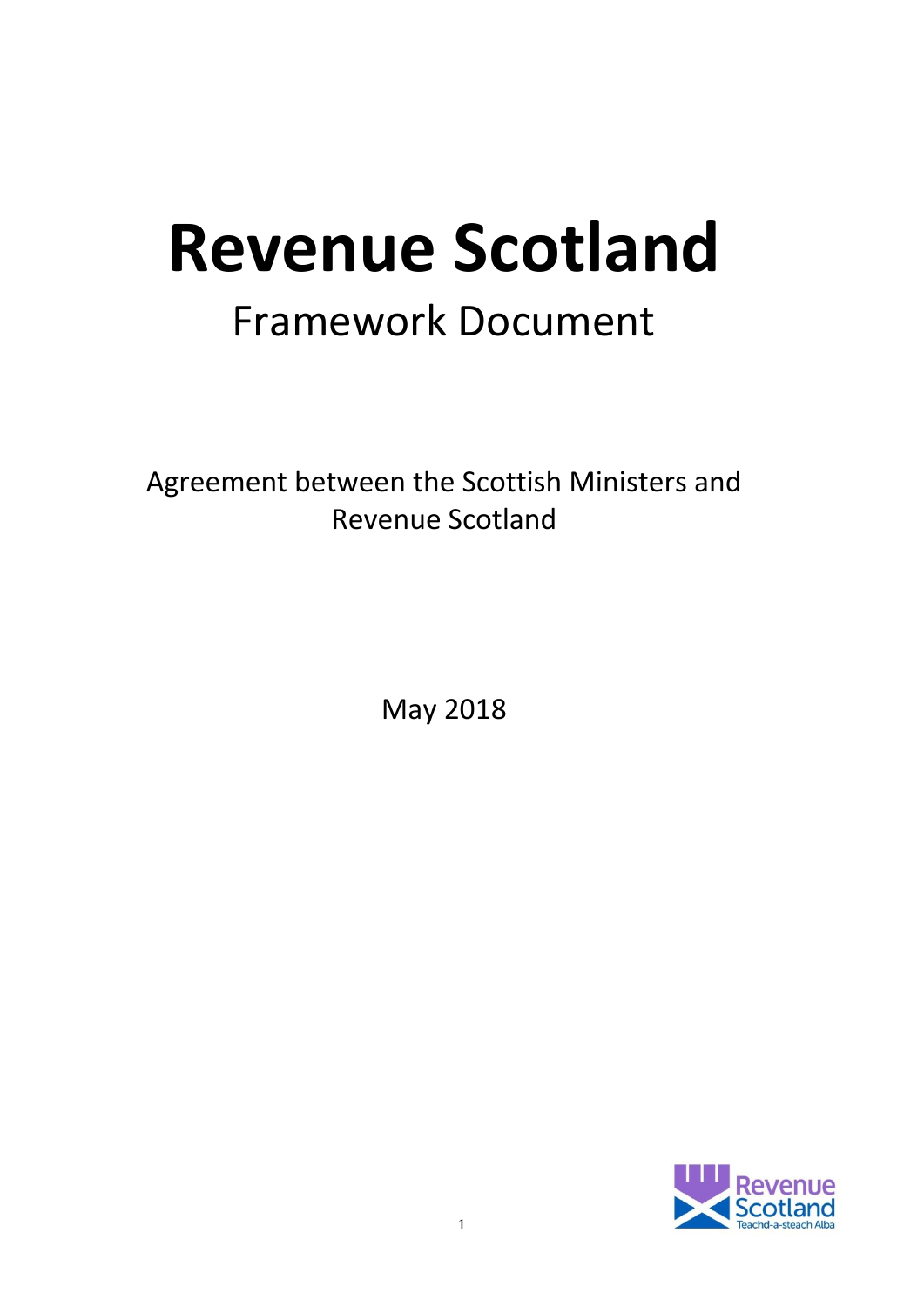

- **1. INTRODUCTION**
- **2. SHARED PRINCIPLES**
- **3. FUNCTIONS OF REVENUE SCOTLAND**

#### **4. ROLES AND RESPONSIBILITIES**

The Scottish Ministers Board of Revenue Scotland Role of the Board of Revenue Scotland Chair of Revenue Scotland Chief Executive of Revenue Scotland Accountable Officer Staff of Revenue Scotland Director General Scottish Exchequer, Scottish Government

#### **5. FINANCIAL MANAGEMENT AND RESOURCES**

Revenue Scotland Budget Allocation Payments into the Scottish Consolidated Fund Audit and Risk Management Shared Services and Contracts

#### **6. PLANNING AND REPORTING RESPONSIBILITIES**

Charter of Standards and Values Corporate Plan Annual Report and Accounts Other publications Freedom of Information

#### **7. POLICY**

#### **8. REVENUE SCOTLAND AND THE SCOTTISH PARLIAMENT**

Parliamentary Questions Correspondence from Members of the Scottish Parliament

#### **9. INFORMATION AND DATA SHARING**

Protected Taxpayer Information and Data Protection Act

#### **10. REVIEW AND PUBLICATION**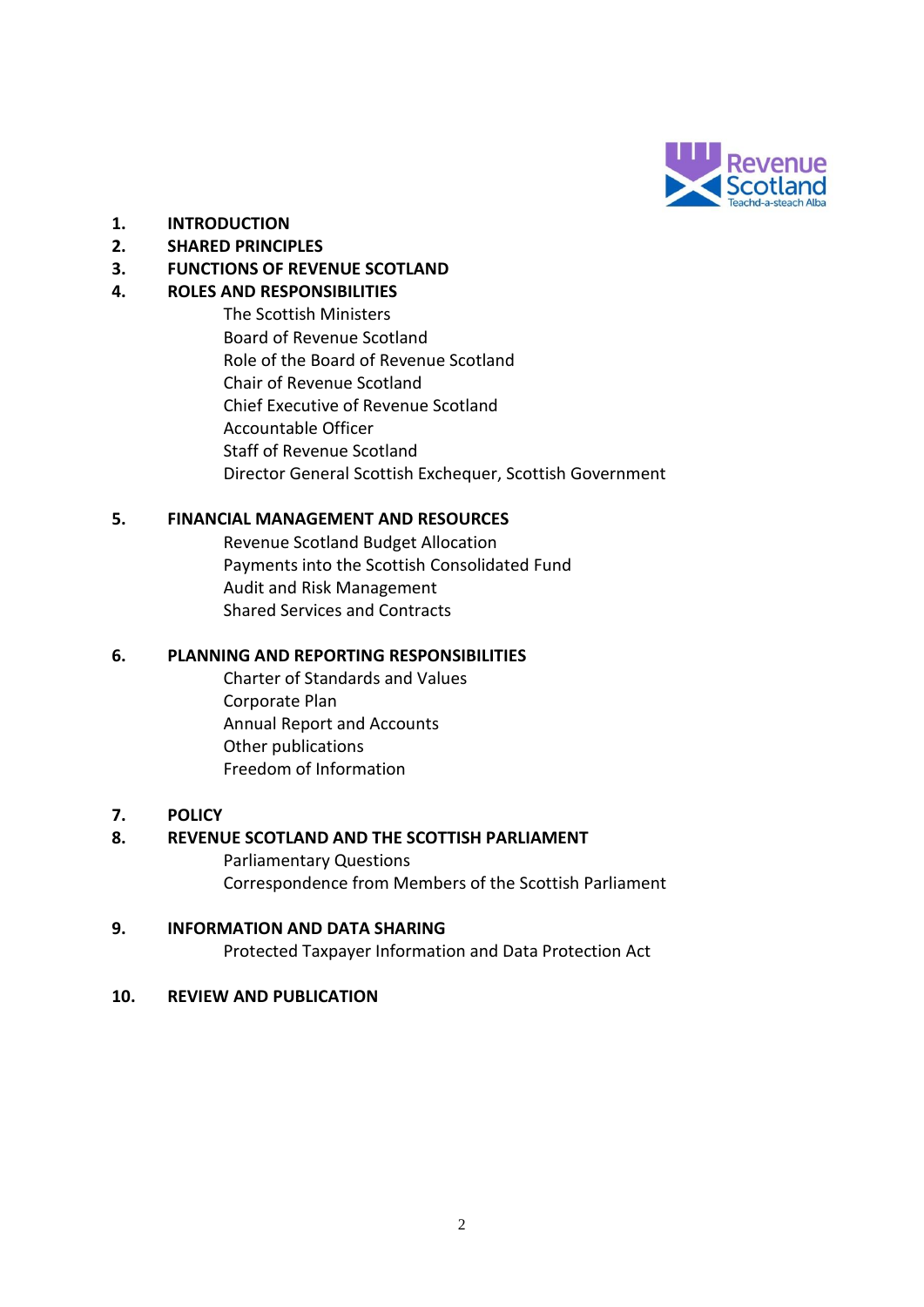## **1. INTRODUCTION**

1.1 Revenue Scotland, established by section 2(1) of the Revenue Scotland and Tax Powers Act 2014 ("the RSTPA"), is a body corporate and part of the Scottish Administration, but not of the Scottish Government, ensuring an appropriate degree of operational autonomy and independence. In Gaelic, Revenue Scotland is known as Teachd-a-steach Alba. In terms of its status as a Scottish public body, Revenue Scotland may be referred to as a "non-Ministerial Department".

1.2 The RSTPA established Revenue Scotland as the independent tax authority responsible for the collection and management of the devolved taxes in Scotland. "Devolved taxes" are defined by the Scotland Act 2012 as tax on transactions involving interests in land and tax on disposals to landfill. Detailed provision for these two devolved taxes is made by the Land and Buildings Transaction Tax (Scotland) Act 2013 and the Landfill Tax (Scotland) Act 2014, respectively.

1.3 This Framework Document sets out the terms of an agreement between Revenue Scotland and the Scottish Ministers in relation to the governance, financing and operations of the functions of Revenue Scotland. It forms a statement of intent, agreed jointly. It does not create legal obligations on either party and legislative provisions take precedence over any part of this document.

1.4 The Framework Document sets out the roles and responsibilities of the Scottish Ministers; the Chair and Members of Revenue Scotland; the Chief Executive of Revenue Scotland, including the specific role of Accountable Officer; the staff of Revenue Scotland; and the Scottish Government Director General Scottish Exchequer and her or his staff.

1.5 The document also sets out roles, responsibilities and requirements in relation to: financial management and resources including budget allocation, payments into the Scottish Consolidated Fund, audit and risk management, shared services and contracts; planning and reporting including publication and reporting of Revenue Scotland's Charter of standards and values, corporate plan, and annual report and accounts; Freedom of Information; policy development and implementation; accountability to the Scottish Parliament; information and data sharing; and protected taxpayer information. Finally, provision is made for review and publication of the Framework Document.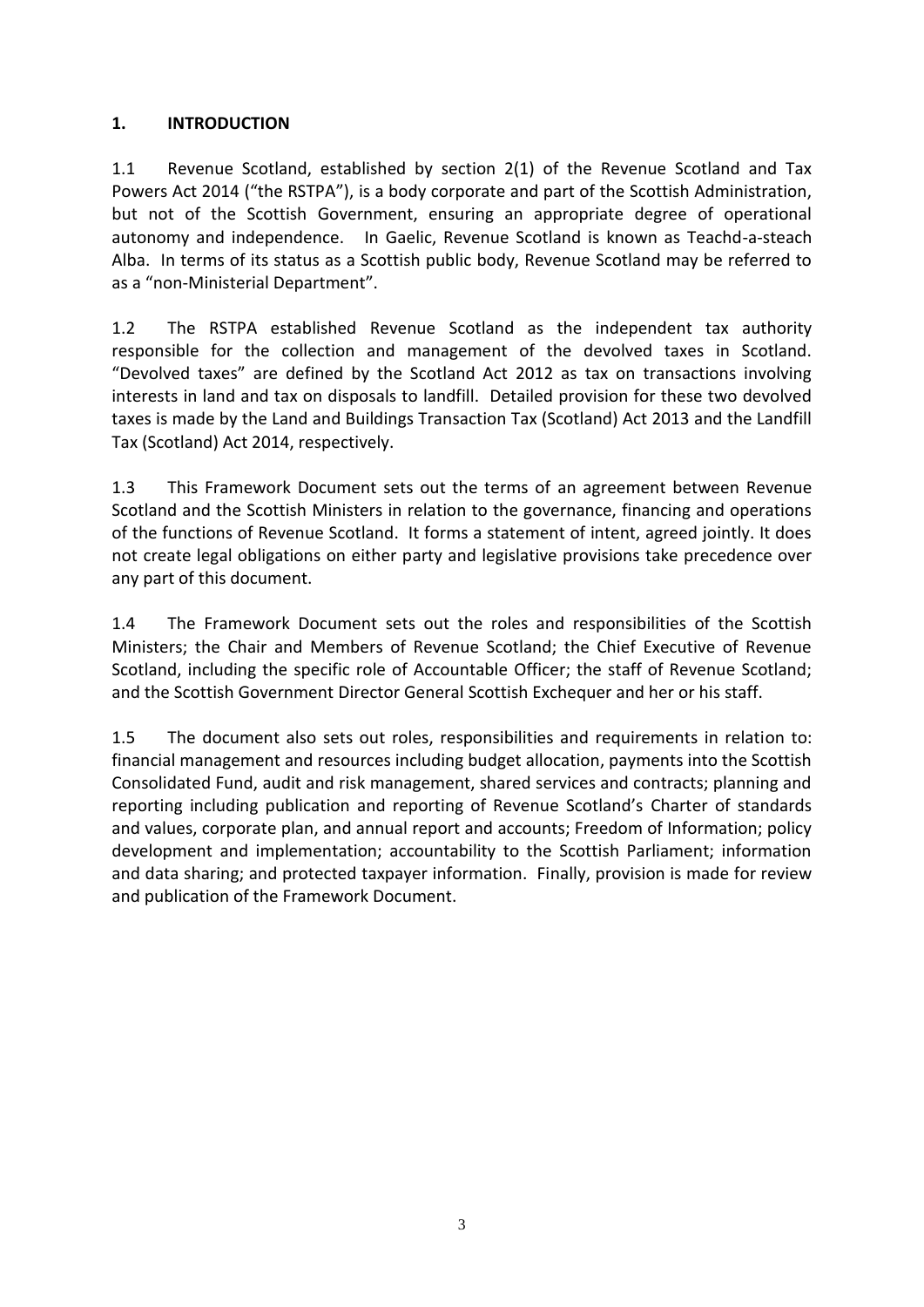#### **2. SHARED PRINCIPLES**

2.1 Revenue Scotland and the Scottish Ministers confirm and acknowledge that the Scottish approach to taxation is tailored to the requirements of Scots law and practice and the distinctive policy environment in Scotland, characterised by a strong commitment to public engagement with taxpayers and tax professionals, and based upon the four governing principles originally set out by Adam Smith:-

- equity (being proportionate to the ability to pay);
- certainty;
- convenience; and
- efficiency.

2.2 Revenue Scotland and the Scottish Ministers confirm their commitment to developing a Scottish devolved tax system that is modern and efficient; fosters a culture of tax compliance; minimises scope for tax avoidance and bears down on tax fraud (i.e. evasion); minimises administrative costs; keeps compliance costs as low as possible for taxpayers and businesses; and enables the delivery of services to taxpayers on a modern digital platform.

2.3 In meeting the commitment above, Revenue Scotland and the Scottish Ministers will adhere to the following shared principles:-

- Revenue Scotland will **provide comprehensive and timely information on its performance** to the Scottish Ministers, to the Scottish Parliament and to taxpayers and their agents, subject to maintaining the confidentiality of protected taxpayer information.
- Revenue Scotland and the Scottish Ministers will both work in ways that will safeguard the **independence of Revenue Scotland** as the tax authority responsible for the collection and management of the devolved taxes in Scotland. (See section 7 of the RSTPA and paragraphs 4.3 and 4.4 of this document.)
- Revenue Scotland and the Scottish Ministers will both work in ways that support the best principles of **corporate governance** and **financial accountability**.
- Revenue Scotland will **work with** the Scottish Ministers, with its delegates (see paragraph 3.4) and with other public bodies for the good of the people of Scotland, except where this would compromise its independence or the protection of taxpayer information.
- Revenue Scotland and the Scottish Ministers are committed to the aim of **good and effective communications** with each other, and especially where the work of one has bearing on the responsibilities of the other. The primary aims are to avoid surprises and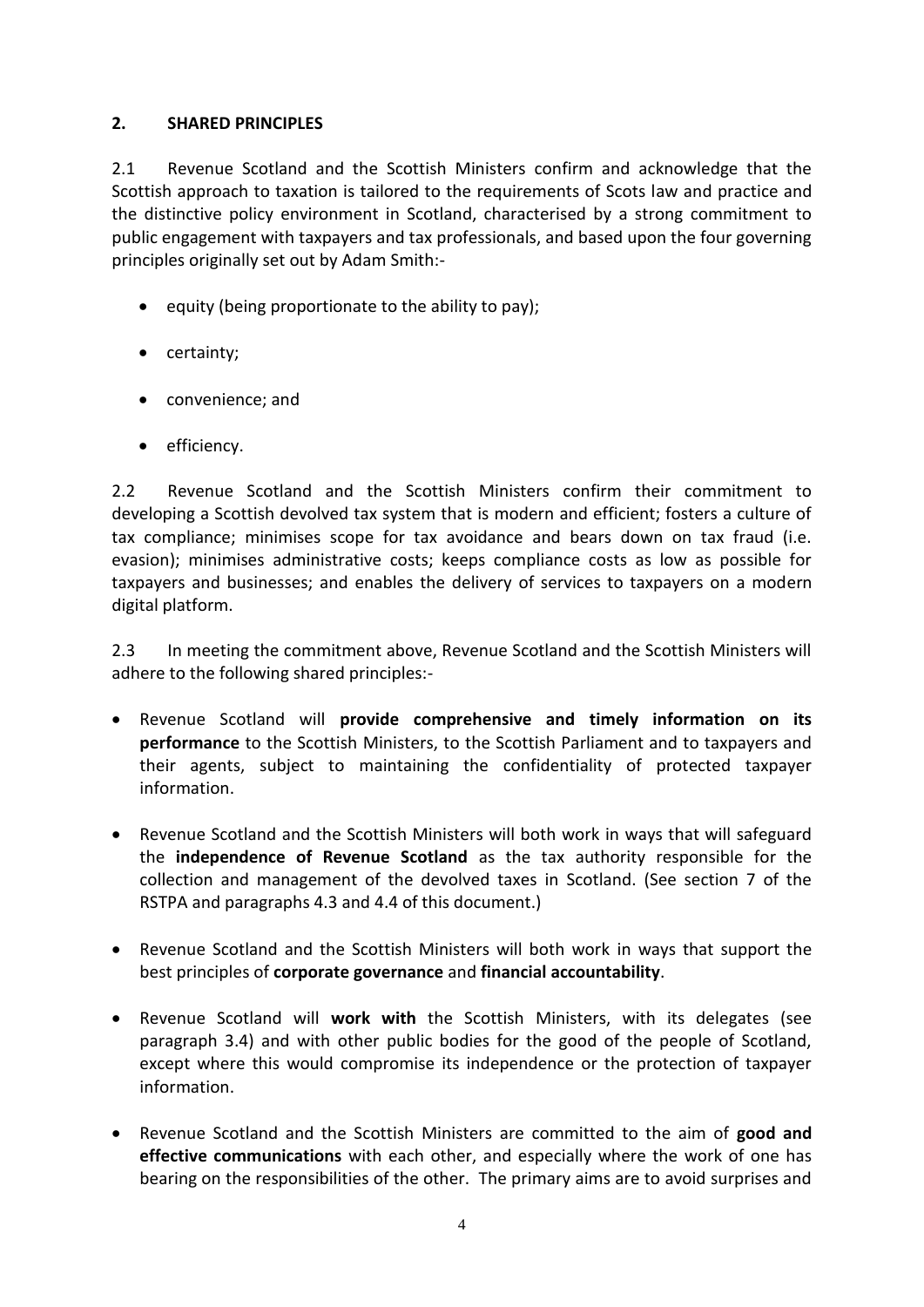to ensure that both tax policy development and tax administration are informed by a good shared understanding.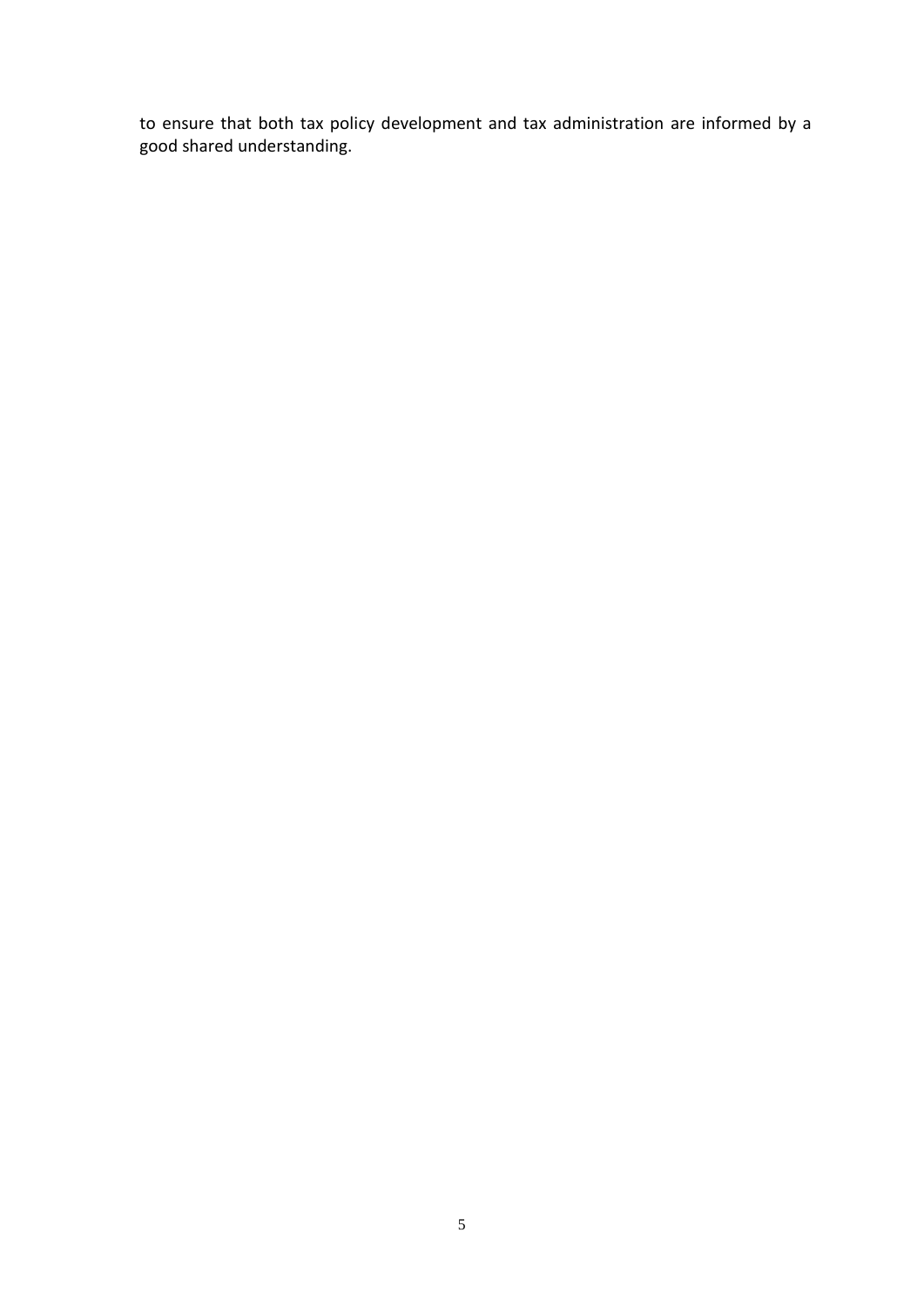## **3. FUNCTIONS OF REVENUE SCOTLAND**

3.1 Revenue Scotland's general function is the collection and management of the devolved taxes as provided for by section 3(1) of the RSTPA.

3.2 Section 3(2) of the RSTPA sets out Revenue Scotland's particular functions:-

(a) providing information, advice and assistance to the Scottish Ministers on matters concerning tax;

(b) providing information and assistance to taxpayers, their agents and other persons relating to the devolved taxes;

(c) efficiently resolving disputes relating to the devolved taxes (including by mediation); and

(d) protecting the revenue against tax fraud (that is to say, tax evasion) and tax avoidance.

3.3 Particular function (a) reflects the fact that the Scottish Ministers will lead on devolved tax policy development and future legislation; function (b) encompasses the provision of information and assistance to enable taxpayers, their agents and other persons to comply with the requirements of the devolved taxes, but does not extend to the provision of tax advice; function (c) is in the context of other forms of dispute resolution being review and appeal under Part 11 of the RSTPA (see paragraph 3.7 below); and function (d) includes robust and proportionate compliance activity, application of targeted anti-avoidance rules and application of the General Anti-Avoidance Rule established by Part 5 of the RSTPA.

3.4 As provided for by section 4 of the RSTPA, Revenue Scotland may delegate any of its functions relating to Land and Buildings Transaction Tax to the Keeper of the Registers of Scotland (RoS), and any of its functions relating to Scottish Landfill Tax to the Scottish Environment Protection Agency (SEPA). In delegating a function, Revenue Scotland remains responsible for that function and its ability to exercise the function is not affected. RoS and SEPA may be reimbursed by Revenue Scotland for any expenditure incurred in exercising its delegated functions. Revenue Scotland may give directions to RoS or to SEPA as to how a delegated function is to be exercised and RoS and SEPA must comply with any such direction. Revenue Scotland may change or revoke delegations or directions at any time.

3.5 Revenue Scotland will set out and publish in Schedules of Delegation information about delegations and directions to RoS and SEPA and will lay them before the Scottish Parliament, unless it considers that publication or laying before the Parliament would prejudice the effective exercise of its functions.

3.6 Revenue Scotland provides leadership and broad direction to the staff whom it employs and holds the Chief Executive to account for the performance of Revenue Scotland. The Chief Executive is responsible for the day-to-day running of the organisation. The staff of Revenue Scotland are civil servants, appointed by and accountable to Revenue Scotland.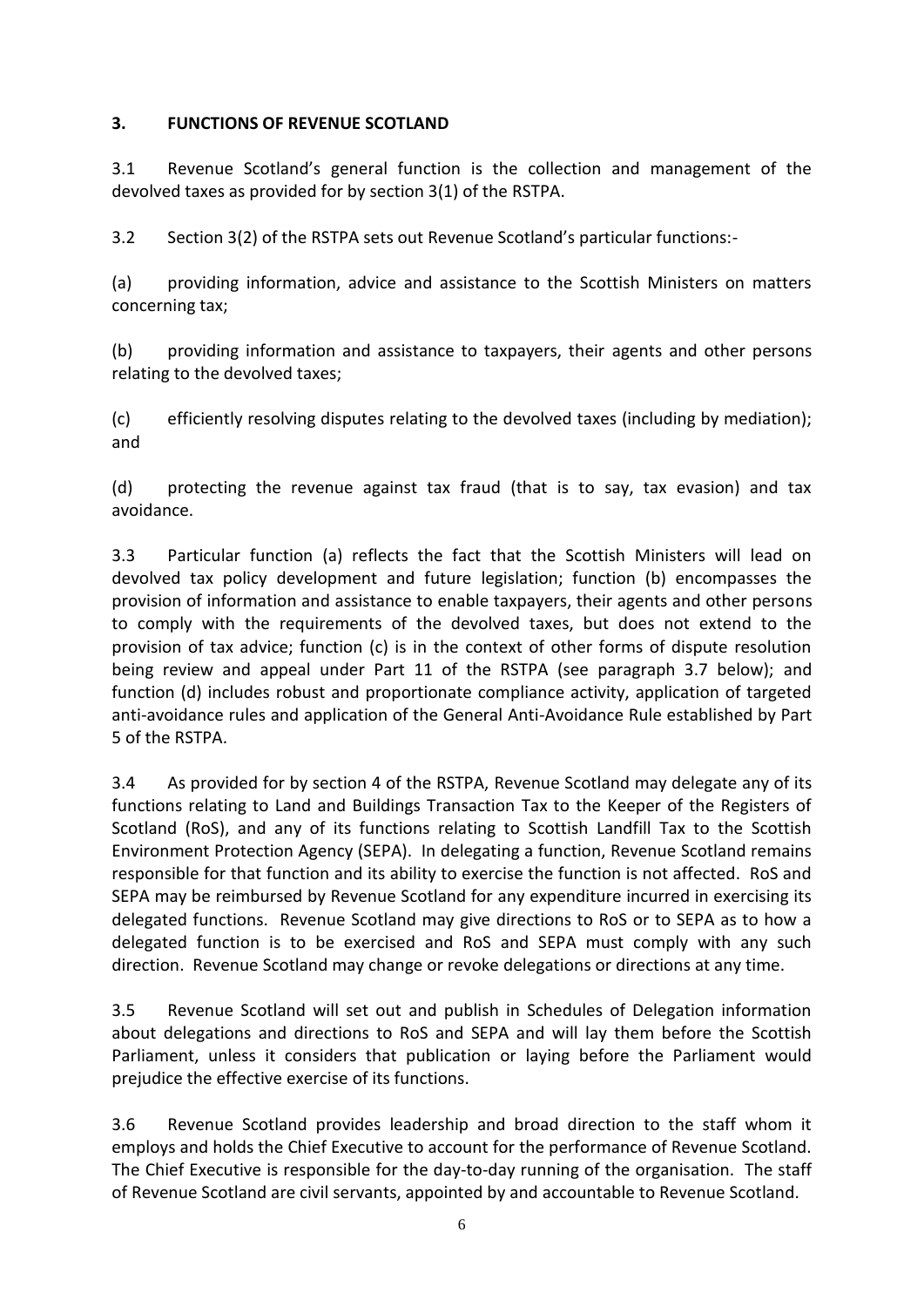3.7 A taxpayer affected by a decision made or action taken by Revenue Scotland when carrying out its functions may ask Revenue Scotland to undertake an internal review, and the taxpayer and Revenue Scotland may also enter into independent third-party mediation. In the event that the dispute remains unresolved, or at any stage, the taxpayer may appeal to the Scottish Tax Tribunals, and potentially onwards to the courts.

3.8 Revenue Scotland in carrying out its functions is also subject to the jurisdiction of the Scottish Public Sector Ombudsman (SPSO). Revenue Scotland will maintain a complaints and appeals procedure which complies with the statement of principles published by the SPSO and which it will publish on its website and via other appropriate media.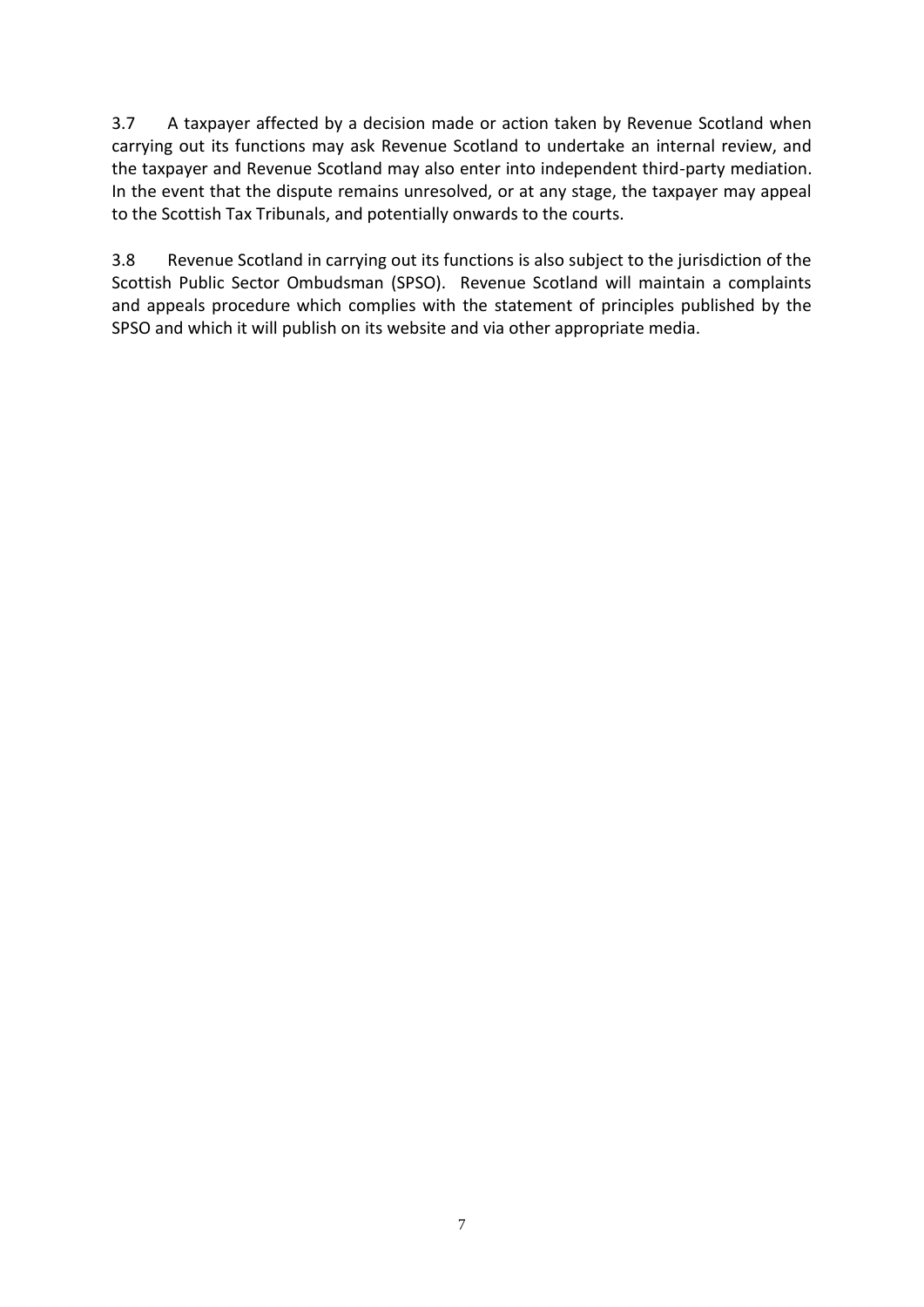## **4. ROLES AND RESPONSIBILITIES**

4.1 The relevant powers and duties of Revenue Scotland and of the Scottish Ministers and the rights and duties of taxpayers are set out in the RSTPA.

## **The Scottish Ministers**

4.2 In line with paragraph 1 of Schedule 1 to the RSTPA, the Scottish Ministers will appoint between five and nine individuals to be members of Revenue Scotland, who will be known as the Board of Revenue Scotland. One individual will be appointed by Ministers as Chair. Ministers will determine the period and terms of appointment of Board members and may reappoint individuals who already are or have been on the Board, subject to evidence of effective performance and to their continuing to have the skills, knowledge and experience required on the Board at the time of reappointment. Appointments are made following a formal public appointment exercise regulated by the Commissioner for Ethical Standards in Public Life in Scotland.

4.3 Section 7 of the RSTPA provides that the Scottish Ministers must not direct or otherwise seek to control Revenue Scotland in the exercise of its functions.

4.4 In line with section 8 of the RSTPA, the Scottish Ministers may give guidance to Revenue Scotland about the exercise of its functions and Revenue Scotland must have regard to that guidance. The guidance must be published and laid before the Scottish Parliament, unless Ministers consider that to do so would prejudice the effective exercise by Revenue Scotland of its functions.

4.5 The Scottish Ministers are responsible for setting the rates, bands and thresholds relating to the devolved taxes, subject to the approval of the Scottish Parliament. Any information about proposals relating to tax or other fiscal matters provided to Revenue Scotland prior to publication in confidence will be communicated to specific individuals within Revenue Scotland solely on a need to know basis and these individuals will undertake to hold any such information in the strictest confidence. Such information will be clearly identified as sensitive pre-publication information relating to tax or other fiscal matters.

4.6 The Scottish Ministers determine the Budget proposals to be submitted to Parliament in the Budget Bill, including the proposed budget for Revenue Scotland. The process for agreeing Revenue Scotland's budget allocation is described under Section 5: Financial Management and Resources.

4.7 The Scottish Ministers will have a specific role in approving Revenue Scotland's Corporate Plan, having been consulted in advance on a draft provided by the Revenue Scotland Board and having agreed with the Board any modifications to the draft. Revenue Scotland will publish the plan and lay a copy of the plan before the Scottish Parliament. During the planning period to which a corporate plan relates, Revenue Scotland may review the plan and submit a revised corporate plan to Ministers for approval. Further details are set out in Section 6: Planning and Reporting Responsibilities.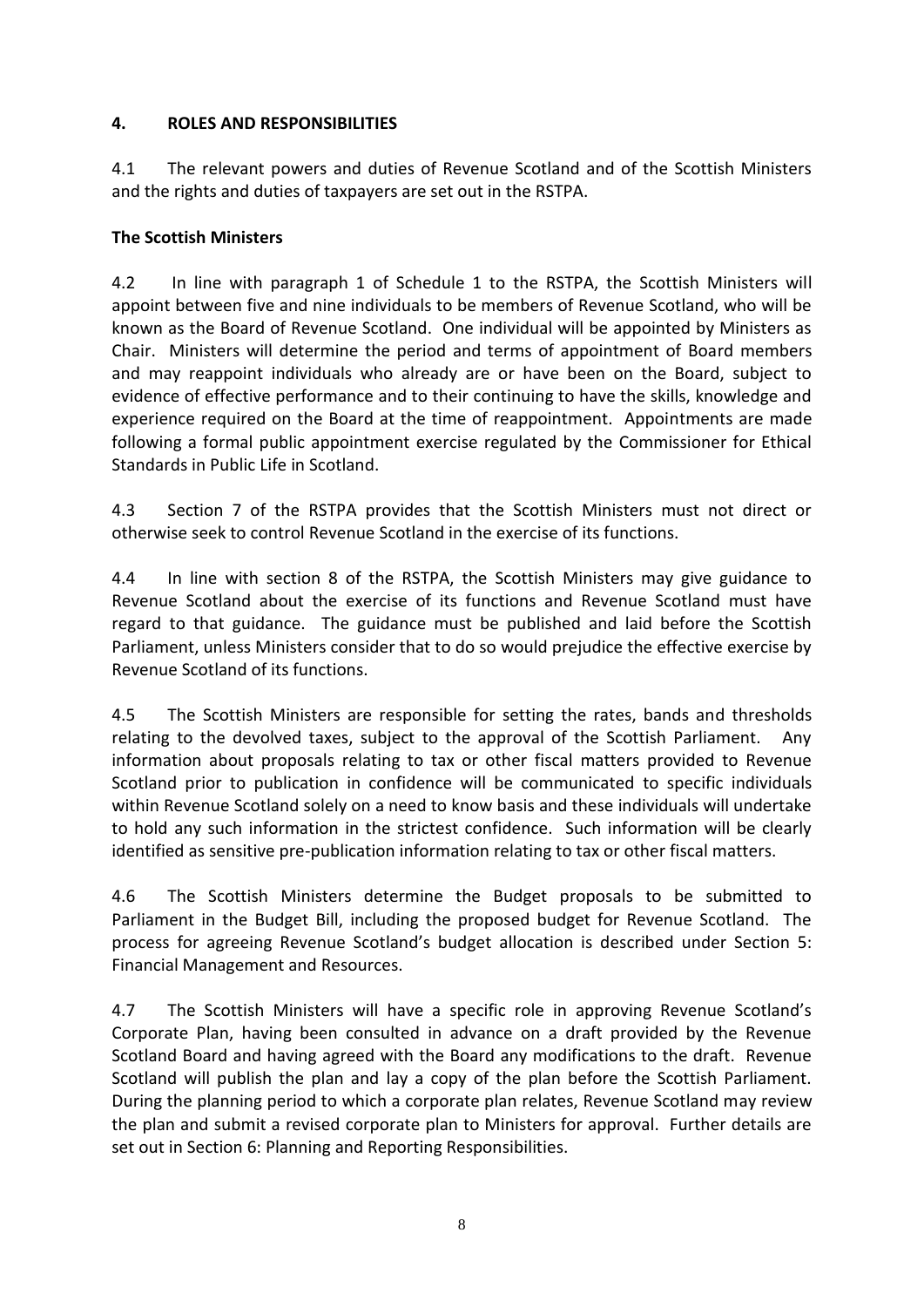## **Board of Revenue Scotland**

4.8 The Board of Revenue Scotland will consist of between five and nine individuals appointed by the Scottish Ministers. The Board will have an appropriate mix of a range of relevant knowledge and experience including, but not limited to, tax administration, corporate governance, finance, commerce, administration and public service delivery. This will ensure that the Board reflects the broad range of interests concerned with the collection and management of the devolved taxes.

4.9 In line with paragraph 4 of Schedule 1 to the RSTPA, Revenue Scotland will, with the approval of Ministers, determine the remuneration of members of the Board and of Board committees and arrange for the reimbursement of expenses incurred by them on Revenue Scotland business.

4.10 Paragraph 5 of Schedule 1 to the RSTPA makes provision for the Board of Revenue Scotland to establish committees for any purpose related to Revenue Scotland's functions. The role of the Audit and Risk Committee is described in paragraphs  $5.12 - 5.13$  below. It is for the Board to determine the composition of its committees and it is free to appoint to a committee individuals who are not members of the Board, although the latter are not entitled to vote at meetings of the committee.

4.11 In terms of procedure, including quorum, the Board operates within Standing Orders which will be published on the Revenue Scotland website. The Standing Orders, which are made under paragraph 6 of Schedule 1 to the RSTPA, set out a Code of Conduct and provide for the circumstances in which Board members must declare any interest on a subject under discussion or consideration.

4.12 Individual members of the Board of Revenue Scotland are accountable to the Chair for their conduct as members of the Board.

4.13 If legal proceedings are brought against any Board member by a third party, Revenue Scotland will meet any civil liability which is incurred by that Board member in the execution of his or her functions, provided that he or she has acted honestly and in good faith.

# **Role of the Board of Revenue Scotland**

4.14 The Board of Revenue Scotland is collectively responsible for the leadership and direction of the organisation, for ensuring that it carries out its statutory functions effectively and efficiently, and for ensuring that it achieves the aims and objectives agreed between Revenue Scotland and the Scottish Ministers and recorded in the Revenue Scotland Corporate Plan. In particular, the Board will:-

- establish and maintain the overall strategic direction of Revenue Scotland;
- communicate widely the aims and objectives of Revenue Scotland;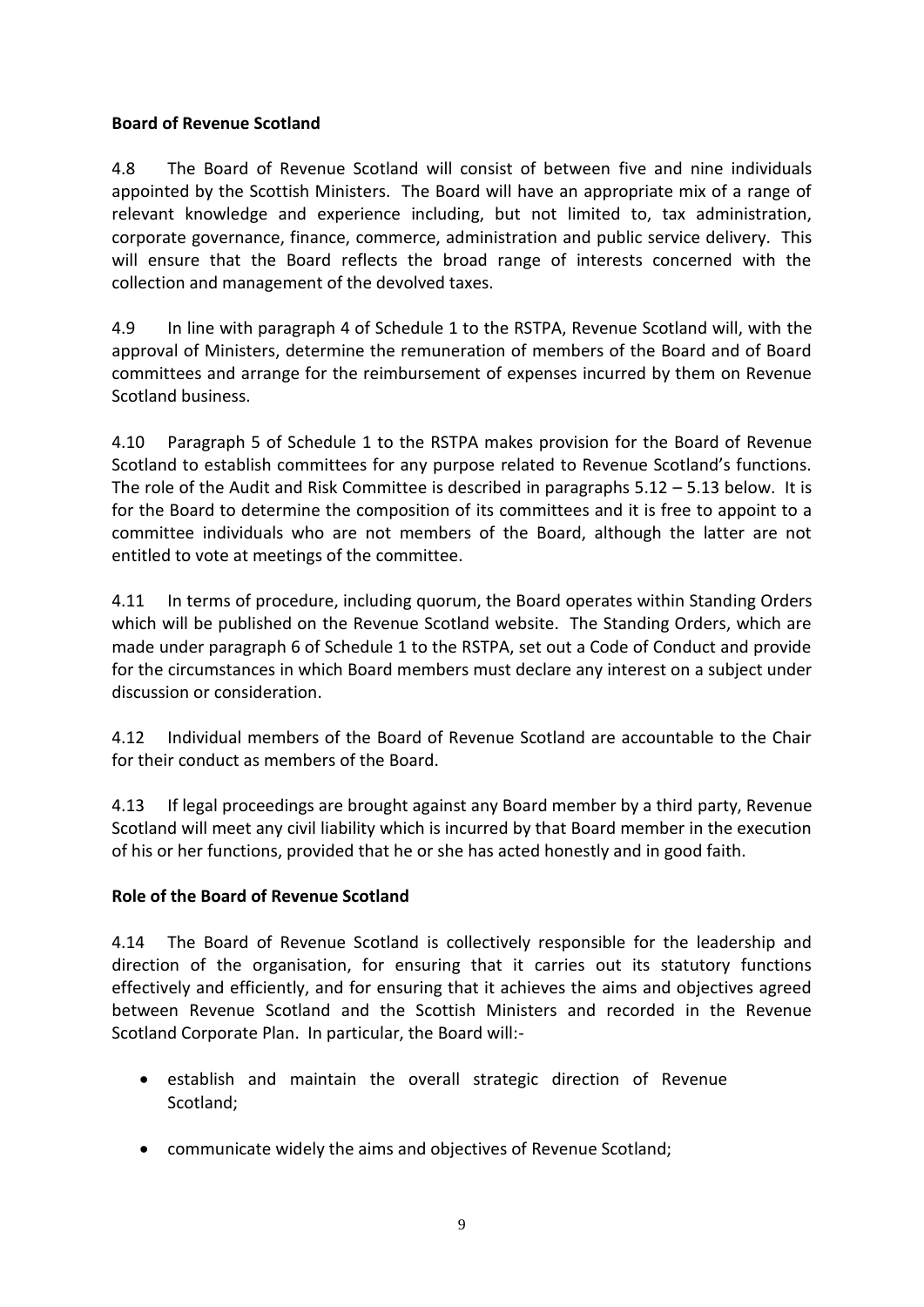- in reaching decisions, take into account relevant guidance issued by the Scottish Ministers (see also paragraph 4.4);
- ensure that strong working relationships are established and maintained between the staff employed by Revenue Scotland and bodies representing taxpayers and their agents;
- provide leadership and commitment to the development and promotion of effectiveness, efficiency, economy and equality throughout Revenue Scotland;
- comply and ensure that Revenue Scotland staff comply with any statutory or administrative requirements specified in the Scottish Public Finance Manual (SPFM) for the use of public funds, including requirements relating to Value for Money; Best Value; and risk management, governance and internal control;
- ensure that all legal responsibilities are complied with, including safeguarding protected taxpayer information; and
- protect and enhance public confidence in Revenue Scotland and in the services that it provides to taxpayers and their agents.
- 4.15 The Board of Revenue Scotland may also:
	- under section 4 of the RSTPA delegate execution of functions in the collection and management of the devolved taxes as appropriate to the Registers of Scotland (RoS) or to SEPA (as set out in paragraphs 3.4 and 3.5 above), and in so doing delegate responsibility to the Chief Executive for the provision of an annual assurance from both bodies for the proper exercise fo those functions delegated to them. Any such delegation of a function does not affect Revenue Scotland's ability to exercise, or its responsibility for, that function; and
	- under paragraph 7(1) of Schedule 1 to the RSTPA authorise a Board member, a committee, the Chief Executive or any other member of staff to exercise any of its functions ("internal delegation"). In doing so, the Board remains responsible for carrying out the functions.

#### **Chair of Revenue Scotland**

4.16 The primary duty of the Chair of Revenue Scotland is to lead Revenue Scotland in the successful performance of its functions. In doing so, the Chair will exercise particular leadership responsibilities in the following matters:-

formulating and articulating Revenue Scotland's strategy and direction;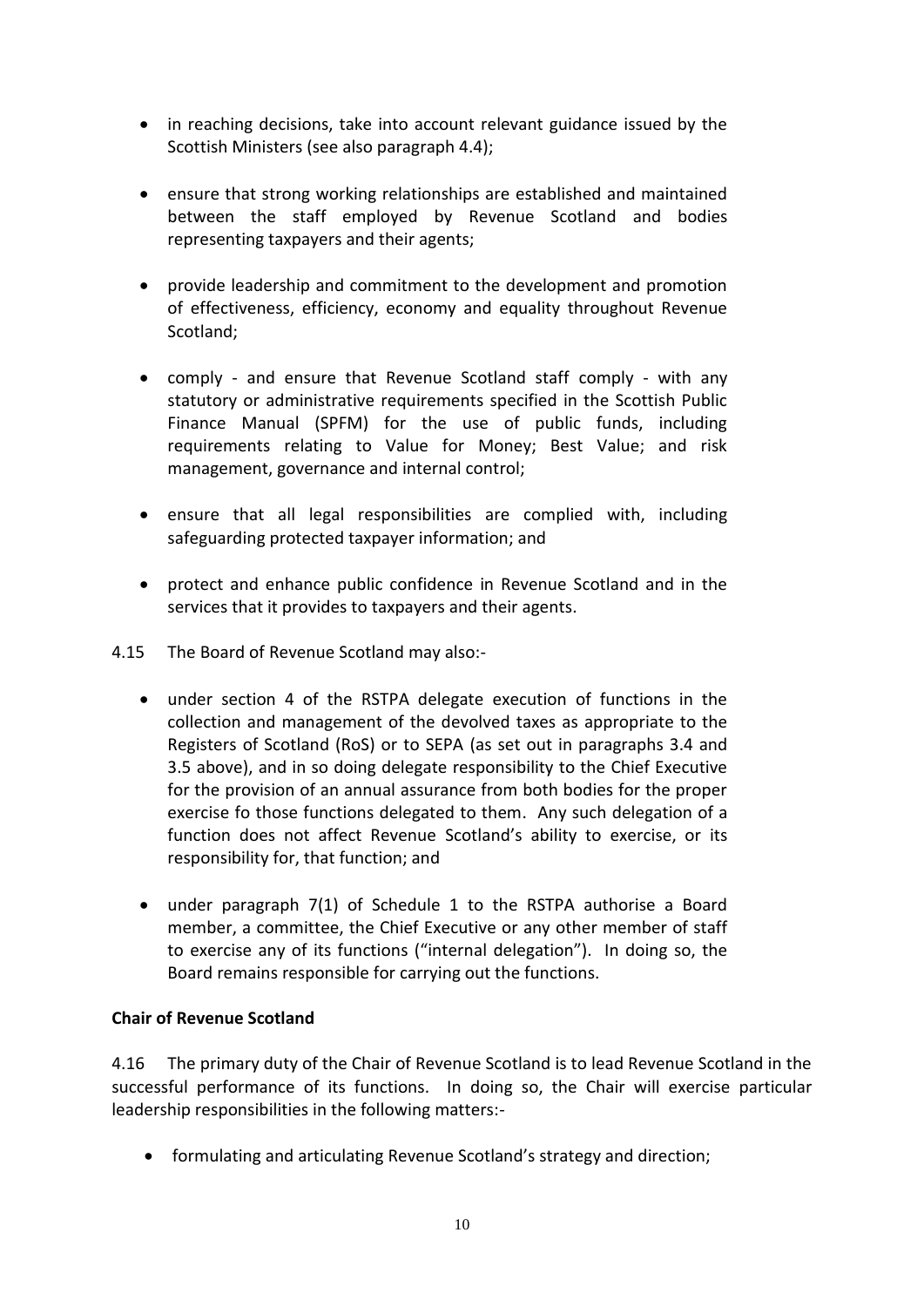- ensuring that in reaching decisions the Board of Revenue Scotland and its Committees have due regard to all appropriate information and guidance;
- ensuring that actions and decisions taken by Revenue Scotland are in accordance with its statutory obligations and are consistent with its aims and objectives;
- ensuring high standards of propriety and regularity throughout the Board and staff of Revenue Scotland; and
- building relationships with, and representing the views of Revenue Scotland to, the Scottish Ministers, the Scottish Parliament and others having functions or relevant interests in the collection and management of the devolved taxes.
- 4.17 The Chair will also ensure:
	- that all members of the Board of Revenue Scotland, when taking up office, are fully briefed on the terms of their appointment and on their duties, rights and responsibilities; and that they receive appropriate induction and on-going training, including on the financial management, reporting requirements and other duties of public bodies in Scotland;
	- that best use is made of the Board's skills mix in carrying out Revenue Scotland's functions, that the Board takes appropriate action to address any skills gaps and that effective arrangements are in place for the ongoing review of Board members' contribution to Revenue Scotland; and
	- that the performance of the Chief Executive is managed to meet both the needs of Revenue Scotland and the requirements of the Cabinet Office Strategy on Senior Civil Service performance management, including reference to both the Cabinet Office and the Scottish Government's requirements for delivery of business, corporate and capability objectives.

#### **Chief Executive of Revenue Scotland**

4.18 The Chief Executive is a Senior Civil Servant, employed by and accountable to the Board of Revenue Scotland for the day-to-day running of the organisation and its operational performance.

4.19 In exercising responsibility for the day-to-day operation of the functions of Revenue Scotland, the Chief Executive works under the direction of the Board of Revenue Scotland and in accordance with this Framework Document. In particular, the Chief Executive is held to account by the Board for the management of Revenue Scotland's budget and business plans, the leadership of its staff, and the efficient and effective delivery of Revenue Scotland business.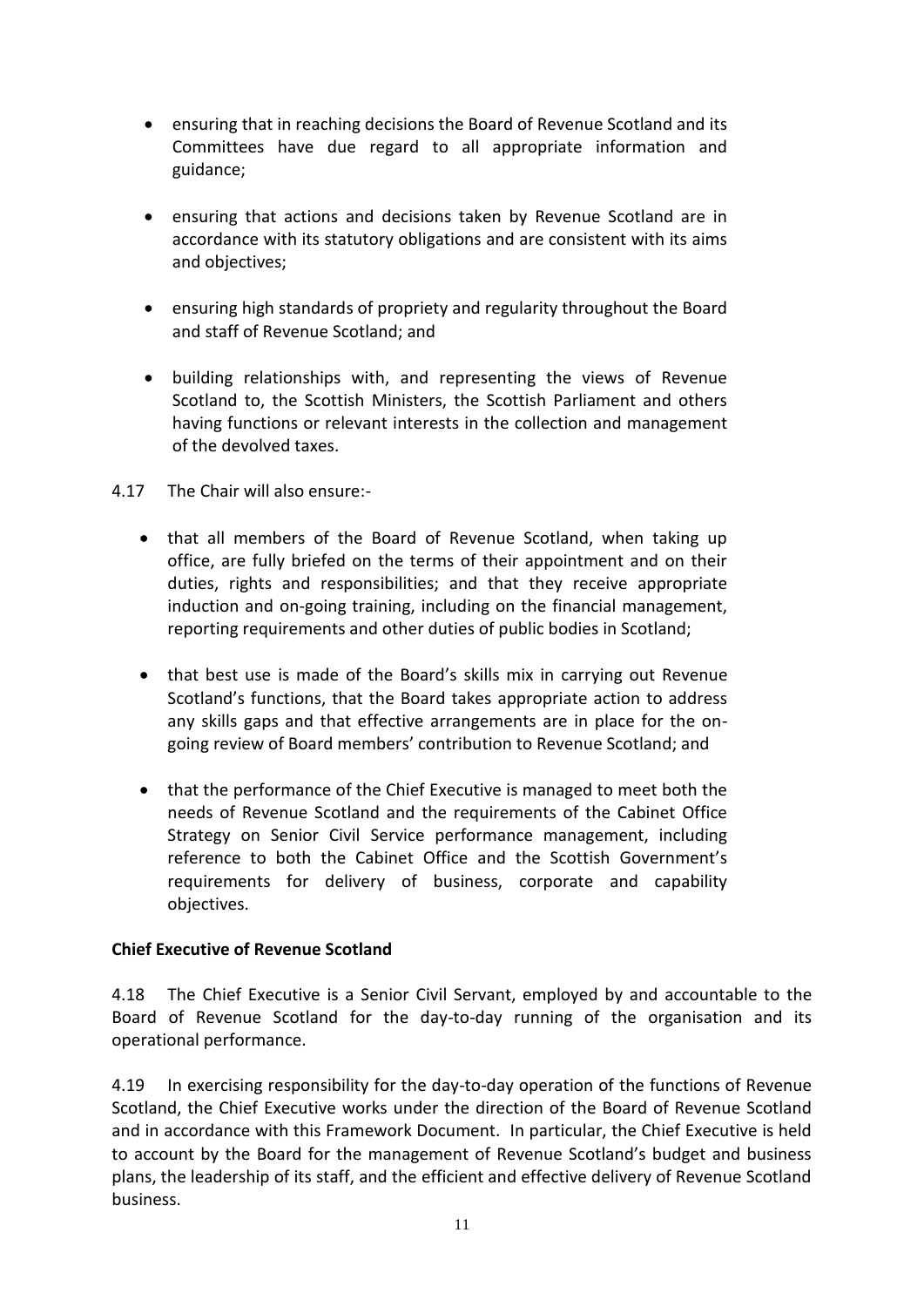4.20 The Chief Executive is designated as the Accountable Officer by the Permanent Secretary of the Scottish Government, as the Principal Accountable Officer for the Scottish Administration, in accordance with sections 14 and 15 of the Public Finance and Accountability (Scotland) Act 2000. Further details of the Accountable Officer's responsibilities are set out at paragraphs 4.24 - 4.29 below.

4.21 The appointment of the Chief Executive is conducted in line with the Civil Service Commissioners' Recruitment Principles as they apply to senior civil servants in Scotland. The Chief Executive's remuneration is agreed in accordance with the performance and award arrangements for members of the relevant Senior Civil Service pay band.

4.22 The Chief Executive's main responsibilities include:-

(a) ensuring that the Board of Revenue Scotland is provided with high-quality, impartial, transparent and honest information and advice on all areas of Revenue Scotland's responsibilities;

(b) providing effective leadership to the staff of Revenue Scotland and exercising responsibility for the management and development of staff;

(c) ensuring that financial considerations are made clear to the Board at all stages in reaching and executing decisions;

(d) ensuring that the Board and staff of Revenue Scotland remain alert to the public interest in ensuring that their decisions are taken in a fully informed legal context and ensuring that the legal implications of any course of action are considered at the earliest opportunity and that all briefing to the Board is informed by such advice;

(e) delivering the efficient and cost-effective day-to-day management of Revenue Scotland's functions;

(f) overseeing the commitment of Revenue Scotland to good and effective communications with the Scottish Government, partners and stakeholders to ensure that tax policy development and tax administration are informed by a good shared understanding;

(g) ensuring the efficient and effective use of staff and other resources in line with the principles of Value for Money and Best Value, including where appropriate through participation in collaborative procurement and shared service arrangements (see paragraphs 5.14 - 5.17 below);

(h) making sure that strategic human resource planning is aligned with Revenue Scotland's objectives;

(i) ensuring that human resource policies and procedures - maintained by the Scottish Government and delivered within Revenue Scotland under a shared service arrangement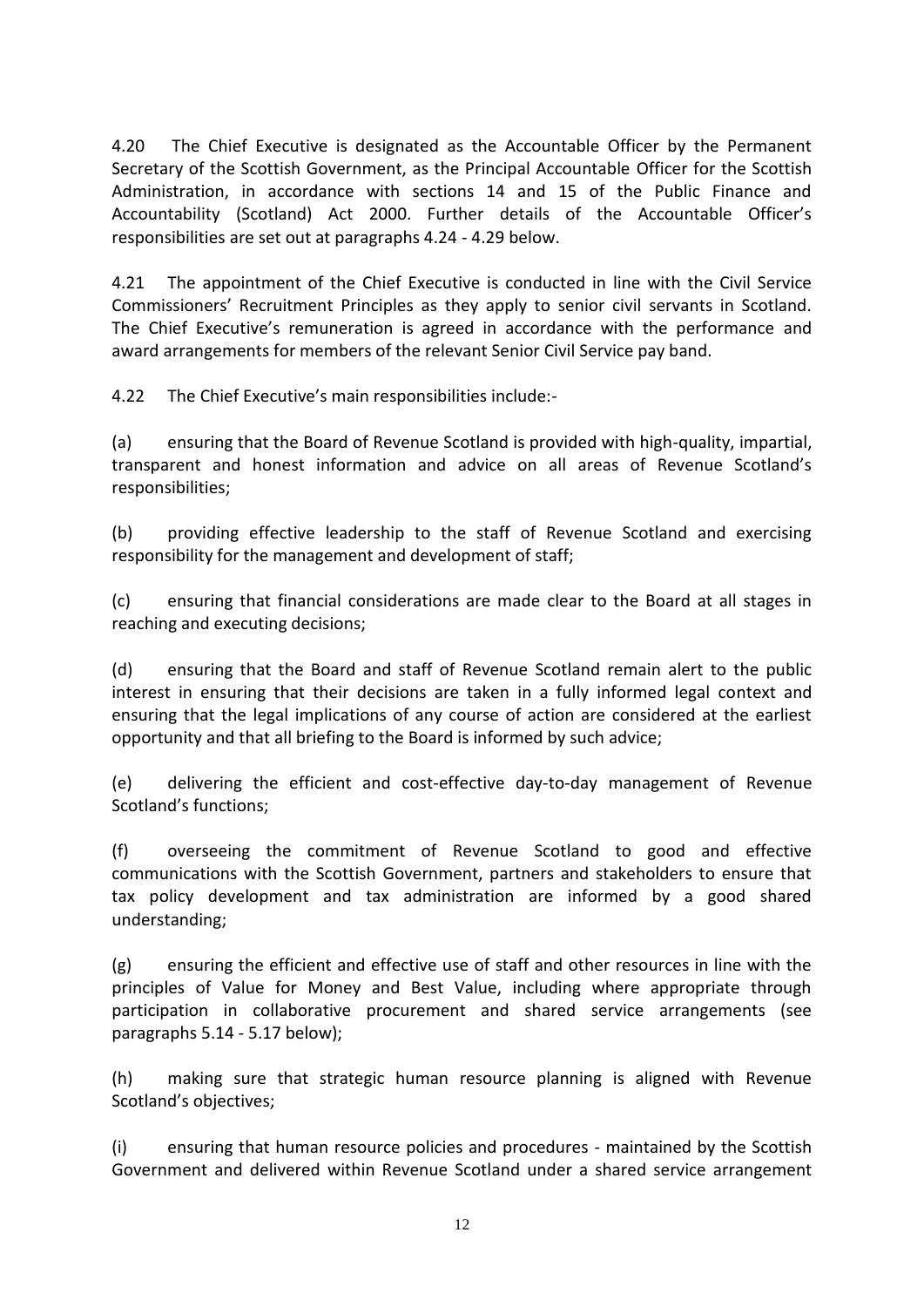(see paragraph 5.14) - are effectively managed to the required standards for all staff employed by Revenue Scotland;

(j) putting in place robust systems of management and control within the organisation which support the achievement of Revenue Scotland's targets, policies, aims and objectives; and ensuring the identification, management and mitigation of risks to inform decisions on financial and operational planning;

(k) ensuring that adequate resources are in place for Revenue Scotland to fulfil its planning and reporting responsibilities as set out in Section 6 of this Framework Document;

(l) overseeing the preparation for each financial year of the annual accounts of Revenue Scotland; arranging for an audit of the annual accounts to be carried out by the Auditor General for Scotland (AGS), or by auditors appointed by the AGS, in the appropriate time period; and signing the annual accounts and associated governance statements (as Accountable Officer – see paragraphs 4.24 - 4.29 below);

(m) preparing Revenue Scotland's annual report, laying the annual report and accounts before the Scottish Parliament and arranging for their publication;

(n) ensuring adherence to Scottish Government equalities and diversity policies, and relevant legislation, as they apply to Revenue Scotland staff and to third parties acting on behalf of Revenue Scotland; and in Revenue Scotland's role as a public body in the promotion of equality and diversity; and

(o) ensuring that appropriate organisational policies and procedures are in place to fulfil Revenue Scotland's duties and responsibilities in respect of Freedom of Information and data protection.

4.23 The Chief Executive's annual performance report will be written by the Chair of Revenue Scotland and countersigned by the Director General Scottish Exchequer, Scottish Government.

#### **Accountable Officer**

4.24 The Chief Executive is designated as the Accountable Officer by the Permanent Secretary of the Scottish Government, as the Principal Accountable Officer for the Scottish Administration, in accordance with sections 14 and 15 of the Public Finance and Accountability (Scotland) Act 2000. As Accountable Officer, the Chief Executive is personally responsible for safeguarding the public funds for which he or she has charge and for ensuring propriety and regularity in the handling of those public funds. The Accountable Officer has a duty to obtain Value for Money and Best Value in the operational performance of the organisation and for ensuring that effective governance and operational arrangements are in place to secure internal control and risk management.

4.25 As Accountable Officer, the Chief Executive is personally responsible for ensuring that Revenue Scotland complies with the requirements of the Scottish Public Finance Manual (SPFM). The Chief Executive should act, and take steps necessary to ensure that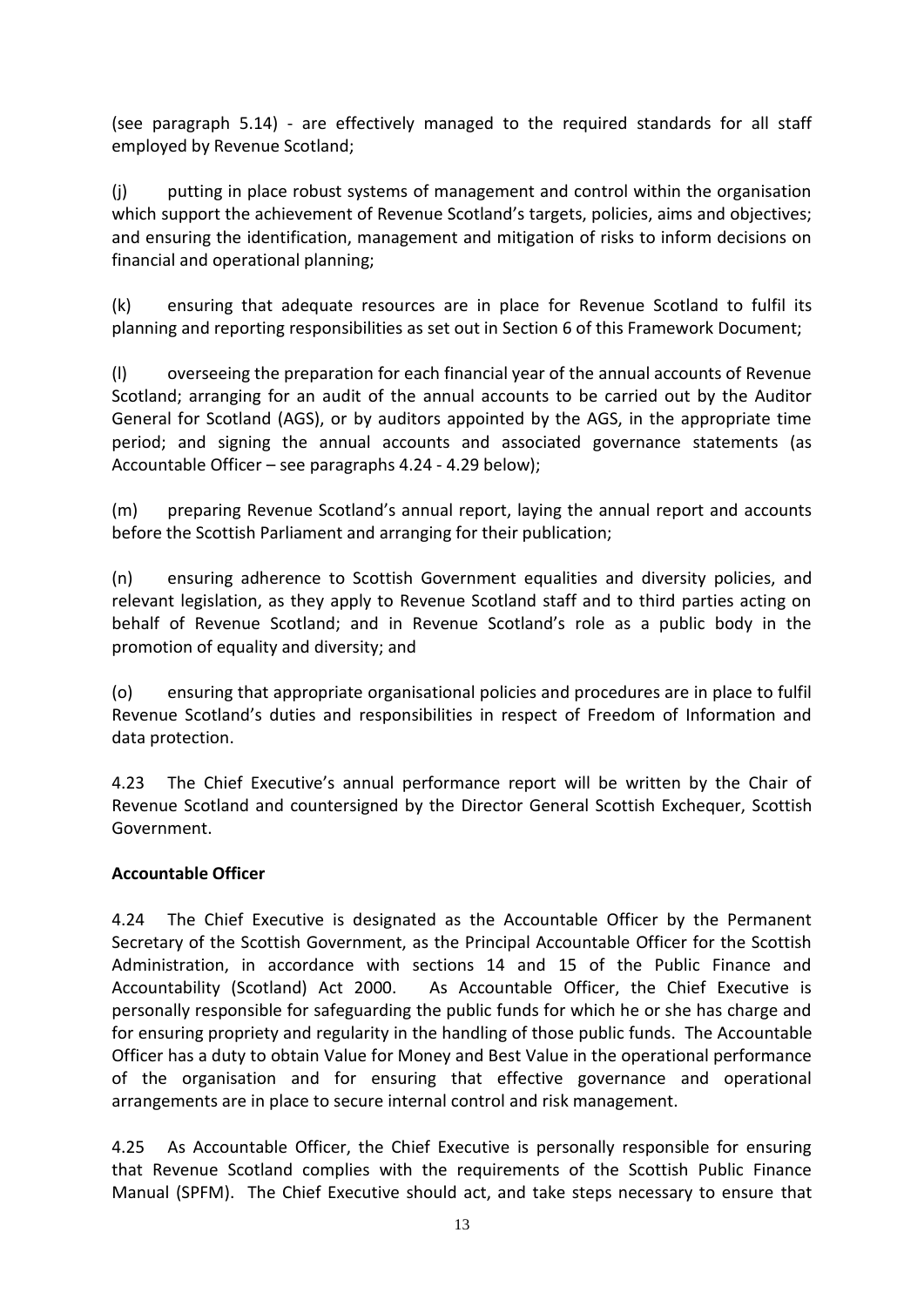Revenue Scotland corporately acts, in accordance with the principles of the SPFM and the terms of relevant guidance in the SPFM and other financial instructions and guidance issued by the Scottish Ministers. (See also paragraph 5.7.) The full range of responsibilities of the Accountable Officer are set out in the *Memorandum to Accountable Officers for Parts of the Scottish Administration,* published in the SPFM.

4.26 It is incumbent on the Chief Executive to combine his or her Accountable Officer responsibilities to the Scottish Parliament with responsibilities to the Board of Revenue Scotland. The Chair and Board of Revenue Scotland should be fully aware of, and have due regard to, the responsibilities and statutory duties placed upon the Chief Executive as the Accountable Officer.

4.27 The Accountable Officer may consult with the Director General Scottish Exchequer on any aspects of the duties applying to Accountable Officers in the Scottish Government. The Accountable Officer must consult the Director General on any action which he/ she considers is inconsistent with his/ her duties on financial, regulatory or propriety grounds, and specifically where he/ she seeks written authority from the Scottish Ministers in terms of section 8 of the SPFM or a direction from the Board of Revenue Scotland.

4.28 In practice, the Chief Executive will delegate authority widely to other employees of Revenue Scotland but cannot on that account disclaim responsibility. The Chief Executive cannot assign accountability to any other person for any of the responsibilities set out in this Framework Document, subject to section 10 of the *Memorandum to Accountable Officers for Parts of the Scottish Administration*, which covers absence of the Accountable Officer.

4.29 The Chief Executive is responsible for informing the Principal Accountable Officer about any complaints about Revenue Scotland accepted by the Scottish Public Services Ombudsman (SPSO) for investigation and about Revenue Scotland's response to any subsequent recommendations from the SPSO.

# **Staff of Revenue Scotland**

4.30 Staff of Revenue Scotland are civil servants and are required to adhere to the standards set out in the Civil Service Code (specifically, the version applicable to staff in non-Ministerial Departments in Scotland); this sets out the framework within which all civil servants work, and the core values and standards of behaviour which they are expected to uphold. Staff are appointed by open and fair competition; and Revenue Scotland is responsible for ensuring that staff recruitment arrangements are fair, open and transparent in line with the Civil Service Commissioners' Recruitment Principles. All recruitment, including for Senior Civil Service posts, will adhere to the Scottish Government's recruitment policies and procedures.

4.31 Revenue Scotland staff are civil servants, part of the Scottish Administration, rather than the Scottish Government. Under the terms of paragraph 8 of Schedule 1 to the RSTPA, staff are appointed by Revenue Scotland, and act under the direction of the Board of Revenue Scotland.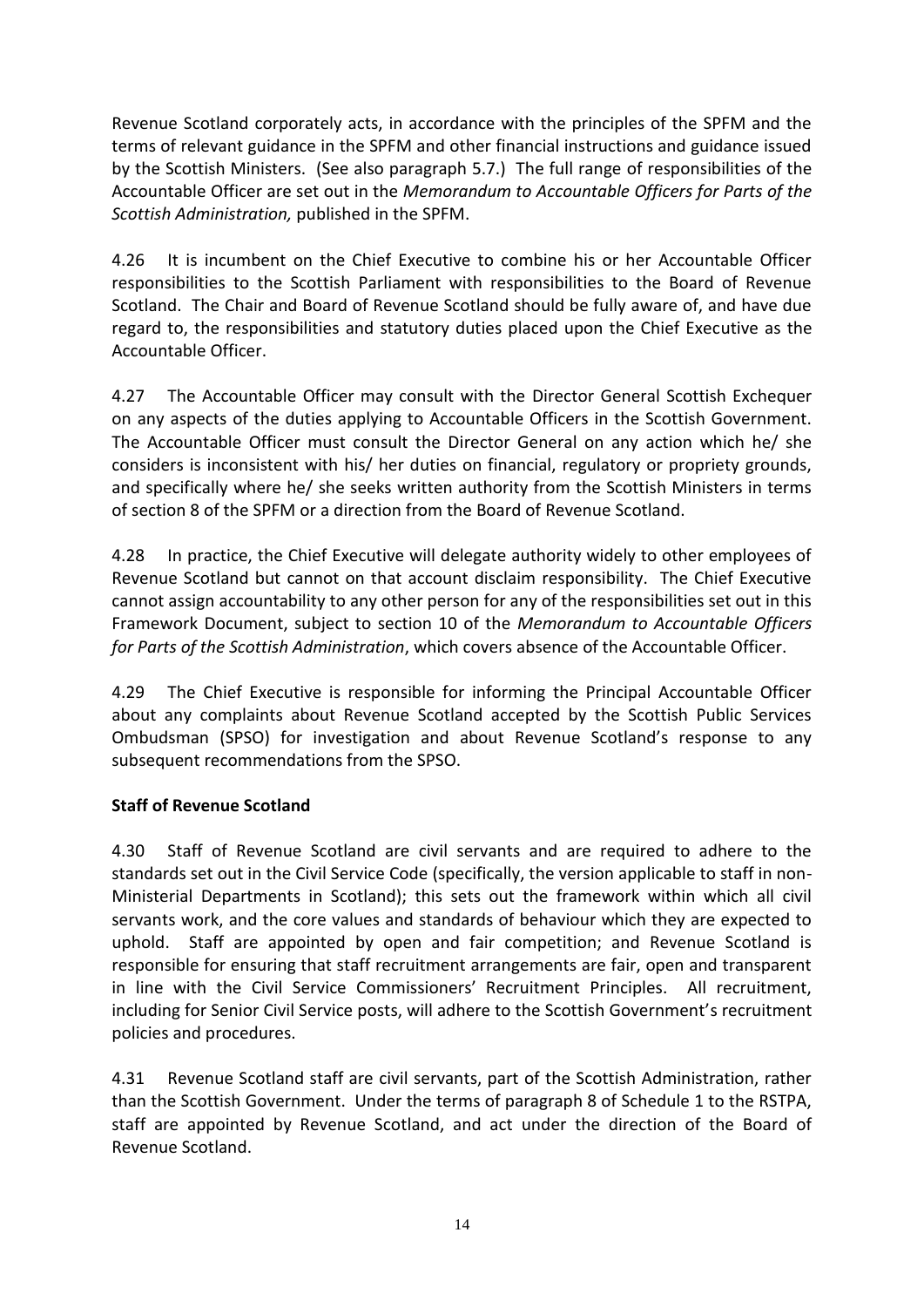4.32 All staff employed by Revenue Scotland have a duty to the Chief Executive, and through the Chief Executive to the Board of Revenue Scotland, to support the efficient and effective operation of the collection and management of the devolved taxes and the achievement of Revenue Scotland's aims and objectives.

4.33 The Board of Revenue Scotland has made the decision that HR management (including pay negotiations, pay awards, payroll and pensions) for the staff of Revenue Scotland will be provided by the Scottish Government under a shared services agreement. The Board has further decided that Revenue Scotland staff will be part of the Scottish Government Main (SGM) bargaining unit and will be subject to SGM terms and conditions of employment and to Scottish Government HR policies and procedures. The Board will review these decisions from time to time to ensure that these arrangements continue to meet the operational needs of Revenue Scotland.

4.34 The Scottish Government has a Partnership Agreement with its recognised trade unions covering all matters relating to the general welfare, terms, conditions and working practices of staff. For the purposes of SGM terms and conditions and collective bargaining the recognised unions are the Public and Commercial Service Union (PCS), Prospect and FDA. Collectively the recognised unions form the Council of Scottish Government Unions (CSGU).

4.35 The staff are members of, or are eligible to join, the Civil Service pension arrangements.

4.36 Although it is not open to Revenue Scotland, while it remains part of SGM, to undertake independent review of terms and conditions, specific elements can be discussed centrally with Scottish Government HR and the CSGU, where variation might be in the interests of improved efficiency and effective management and having regard to the need to recruit, retain and motivate staff. Any Revenue Scotland-specific changes to terms and conditions will only be made after discussion and agreement between Scottish Government HR and Revenue Scotland and following consultation with the CSGU.

4.37 In addition to terms and conditions of employment, Revenue Scotland staff will be subject to the provisions of Part 3 of the RSTPA (protected taxpayer information) which amongst other things provides for the making of a Declaration of Confidentiality by the Chief Executive and members of staff of Revenue Scotland, by RoS and SEPA officials exercising functions on behalf of Revenue Scotland, and by certain contractors and shared service partners, as well as by the Revenue Scotland Board and Board committee members.

4.38 Revenue Scotland staff are eligible to apply for posts in the Scottish Government and across the Scottish Administration – and *vice versa*. Revenue Scotland staff are eligible for promotion opportunities within SGM – and *vice versa*.

4.39 The Chief Executive is responsible for the learning and development of staff, both as individuals and collectively, and for ensuring that all staff have the knowledge, skills and experience required for Revenue Scotland to deliver its functions effectively. The learning and development strategy will pay particular attention to Revenue Scotland's own organisational priorities as set out in the Corporate Plan.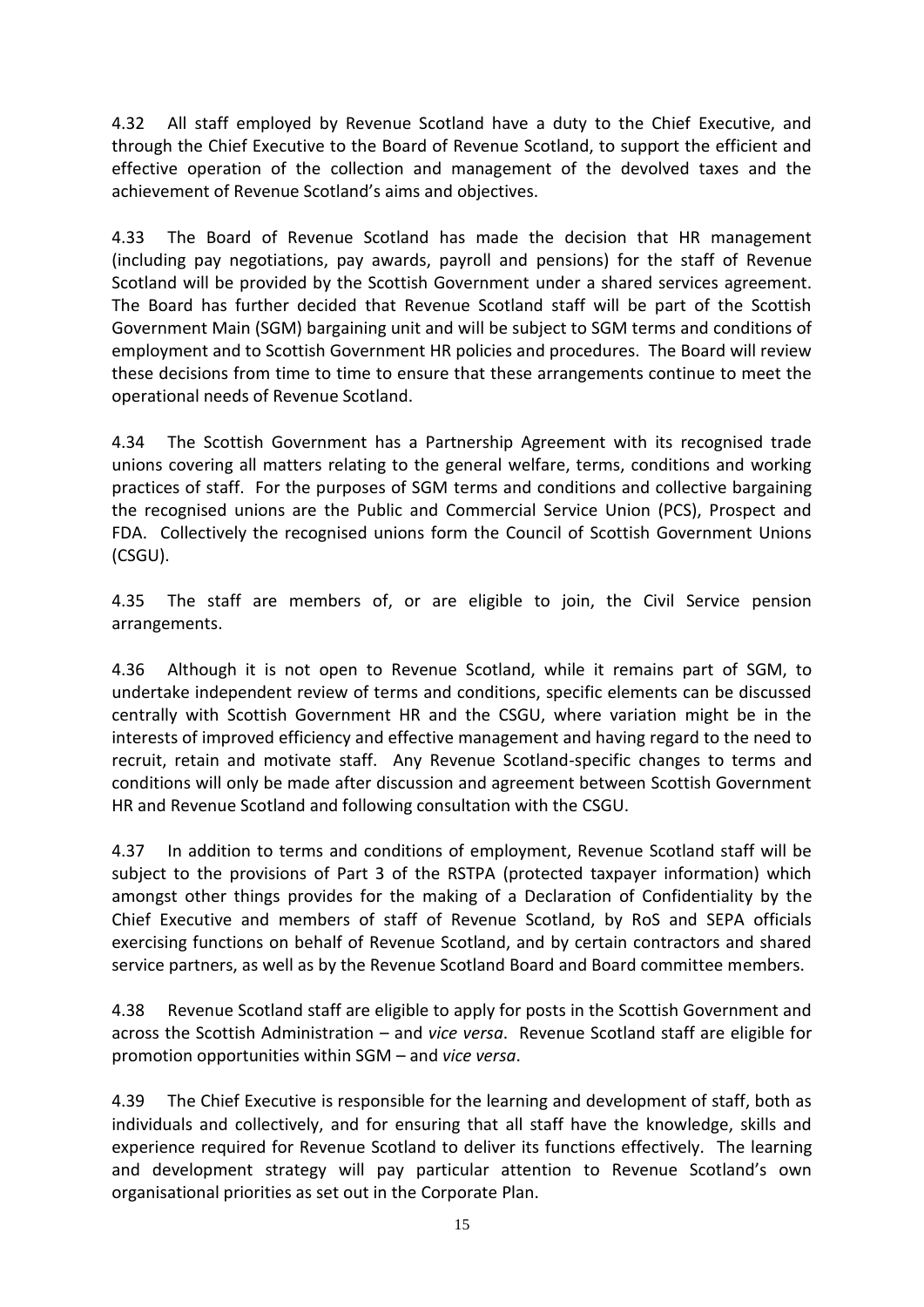4.40 Professional staff will have access to their Head of Profession (where one exists), wherever located within the Scottish Government. Subject to the requirements of efficient and effective Revenue Scotland operations, the Board and senior management will have due regard to existing arrangements whereby professional staff career development is managed by the Head of Profession and may include managed moves across the Scottish Government and wider civil service. In the case of certain professional staff including ICT and Communications, posts may attract a pay supplement, subject to prior assessment of roles by the Head of Profession.

4.41 The health, safety and wellbeing of staff is the responsibility of the Chief Executive and a key priority for Revenue Scotland, as an employer, and Revenue Scotland is committed to providing an inclusive workplace free from unlawful discrimination, victimisation and bullying, and to ensuring the fair treatment of all its staff.

4.42 The formal responsibility for health and safety management lies with the Chief Executive in line with the requirements of the Health and Safety at Work Act 1974 and other relevant legislation, guidance and/or best practice. Revenue Scotland is responsible for the health and safety not only of its staff but also of visitors to its premises. The Staffing and Equalities Committee has responsibility for equality and diversity and reports to the Revenue Scotland Board. Revenue Scotland is subject to the Equality Act 2010 and the Equality Act 2010 (Specific Duties) (Scotland) Regulations 2012.

4.43 Revenue Scotland will promote an inclusive culture, including providing mandatory training for all staff in wellbeing, resilience and stress, health and safety, recognising and dealing with bullying, and equality and diversity (including discrimination); and will provide training in unconscious bias for staff involved in recruitment. Revenue Scotland will also publish and monitor diversity data relating to staff composition, grading, recruitment and retention and development, and monitor the results of the annual staff survey to highlight any areas for concern and action.

4.44 Revenue Scotland will have appropriate workforce planning arrangements in place to ensure that the organisation can deliver future service requirements, and in doing so establishing effective organisational structures.

4.45 Revenue Scotland is committed to effective communication with its staff and staff representatives and will establish and maintain local partnership arrangements with staff representatives. These partnership arrangements complement the wider Scottish Government agreement with CSGU which encompasses Revenue Scotland as part of SGM.

#### **Director General Scottish Exchequer, Scottish Government**

4.47 The Director General Scottish Exchequer, Scottish Government (DG Scottish Exchequer) is responsible for ensuring that effective working relationships are maintained between Revenue Scotland and the Scottish Ministers. She/ he may delegate some activities to a nominated Director on a day to day basis. The DG Scottish Exchequer will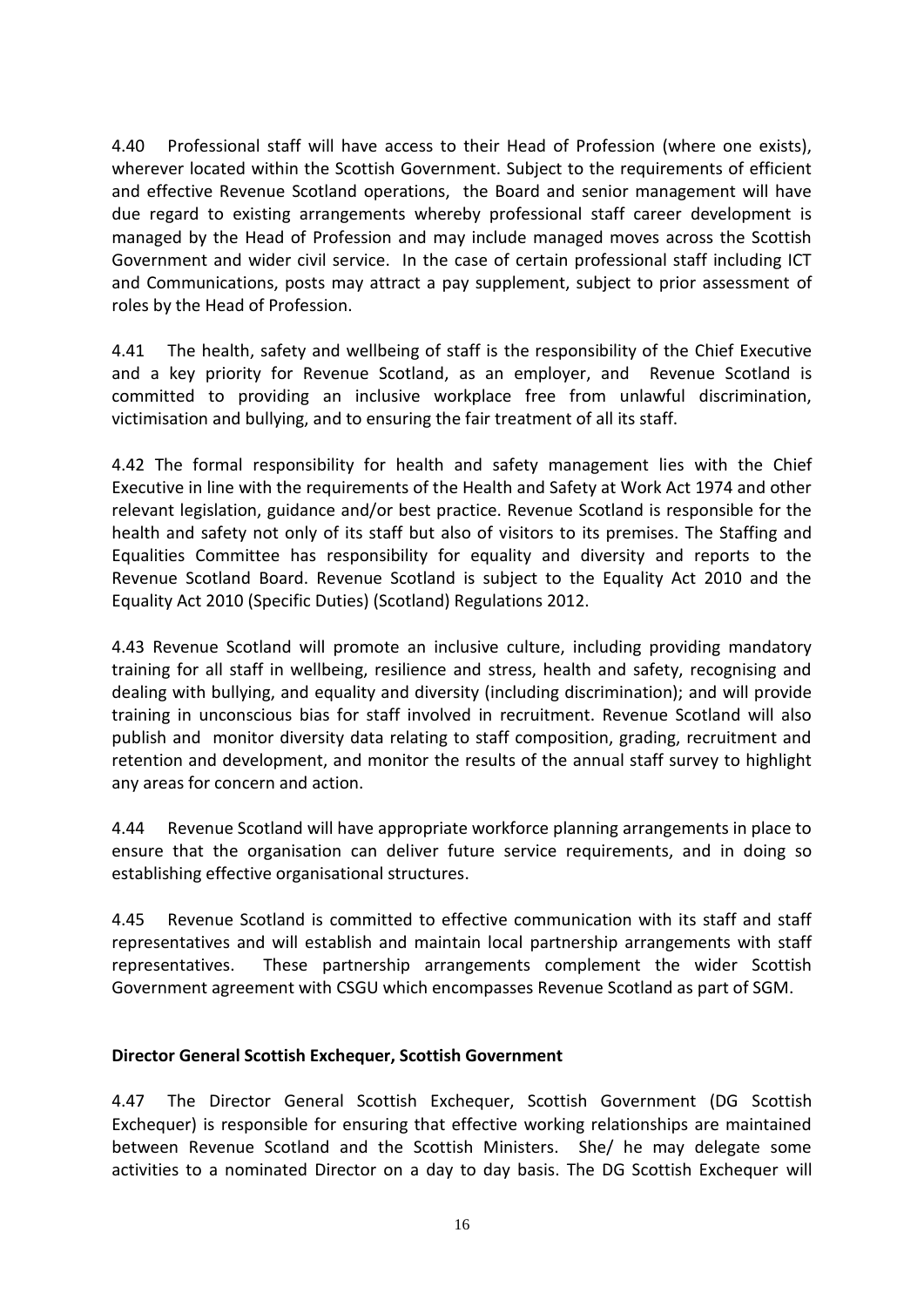promote organisational alignment between Revenue Scotland and the Scottish Ministers as appropriate by ensuring that:-

- the Chief Executive or, where appropriate, the Chair and Board of Revenue Scotland, are aware of strategic developments and corporate decisions which may affect Revenue Scotland's functions or operations, including the range of priorities set out annually in the Public Bodies Statement of Corporate Expectations;
- Revenue Scotland's strategic objectives are aligned to the Scottish Government Purpose and National Outcomes set out in the National Performance Framework;
- the position of Revenue Scotland is taken into account in relevant Scottish Government policy decisions, and the Scottish Government has due regard to advice provided by Revenue Scotland; and
- an appropriate Framework Document (i.e. this document) is in place, and is reviewed as appropriate and maintained.

4.48 The DG Scottish Exchequer:-

- may consult with the Revenue Scotland Accountable Officer on any aspect of that person's duties in terms of the SPFM;
- will provide guidance on any matter where the Revenue Scotland Accountable Officer seeks advice in relation to a written authority from Scottish Ministers in terms of section 8 of the SPFM; and
- will provide advice to the Revenue Scotland Accountable Officer on any matter which would require a direction from the Board of Revenue Scotland.

4.49 Other responsibilities of the DG Scottish Exchequer include:-

- providing support and constructive challenge to ensure that Revenue Scotland is high performing and continuously improving;
- ensuring that operational accountability is being exercised properly;
- supporting the Scottish Ministers in the discharge of their duties in respect of Revenue Scotland;
- ensuring, where necessary, that appropriate core Scottish Government corporate services are available to support and facilitate the work of Revenue Scotland; and
- providing the line management role of countersigning officer of the Chief Executive, in his/ her capacity as a Senior Civil Servant.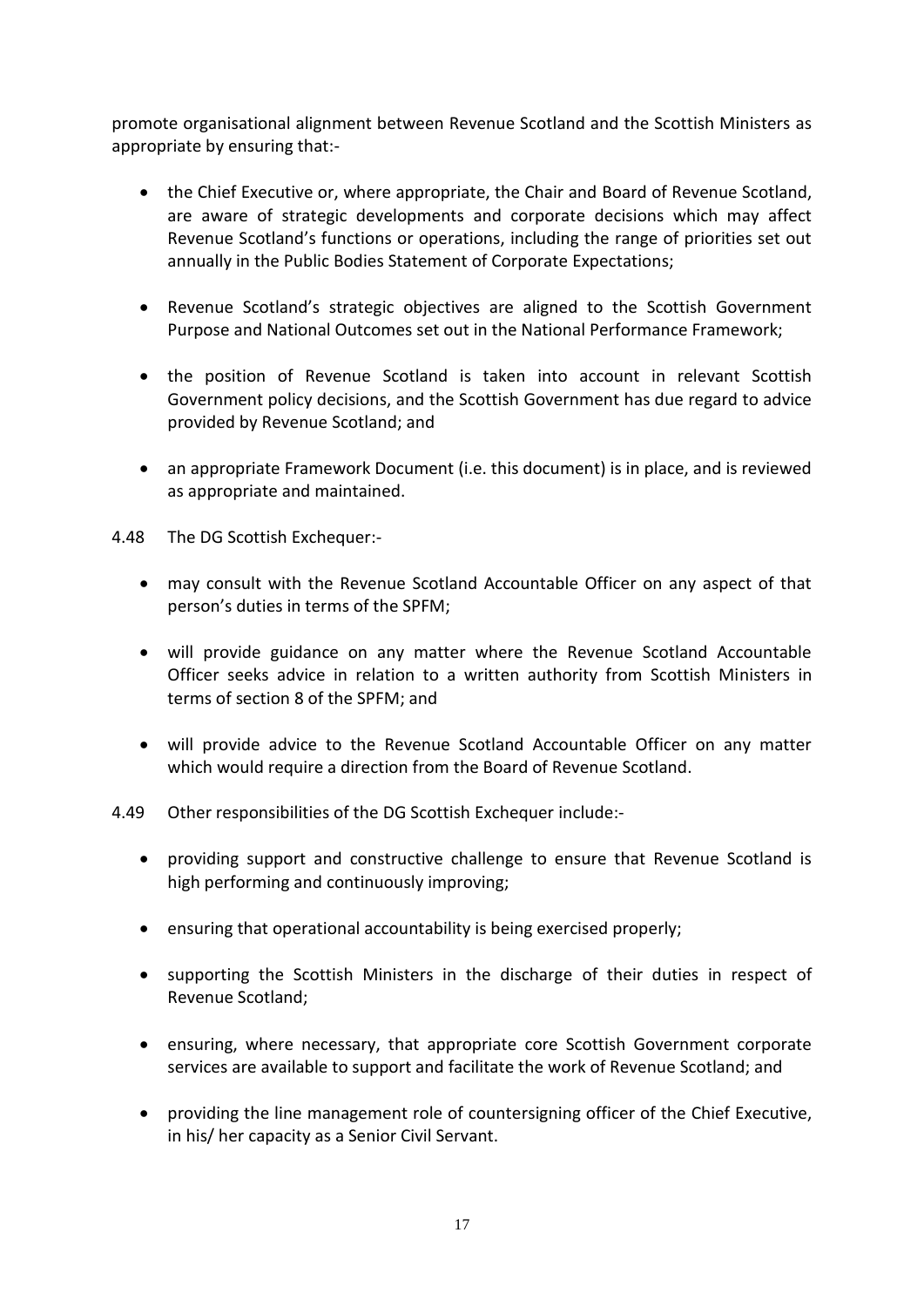4.50 Taking account of the Corporate Plan, Annual Report and other information provided by or requested from Revenue Scotland, the DG Scottish Exchequer will be responsible for advising the Scottish Ministers about the operation and performance of Revenue Scotland.

4.51 The DG Scottish Exchequer will meet with the Chair of Revenue Scotland at least twice annually to discuss Scottish Government policy and strategic issues as they relate to Revenue Scotland and to discuss any governance issues including the appointment and appraisal of Board members of Revenue Scotland and of the Chief Executive.

4.52 Specific matters may be delegated as appropriate by the DG Scottish Exchequer to members of her/ his staff and the DG Scottish Exchequer will advise the Chair and/ or Chief Executive of appropriate points of contact.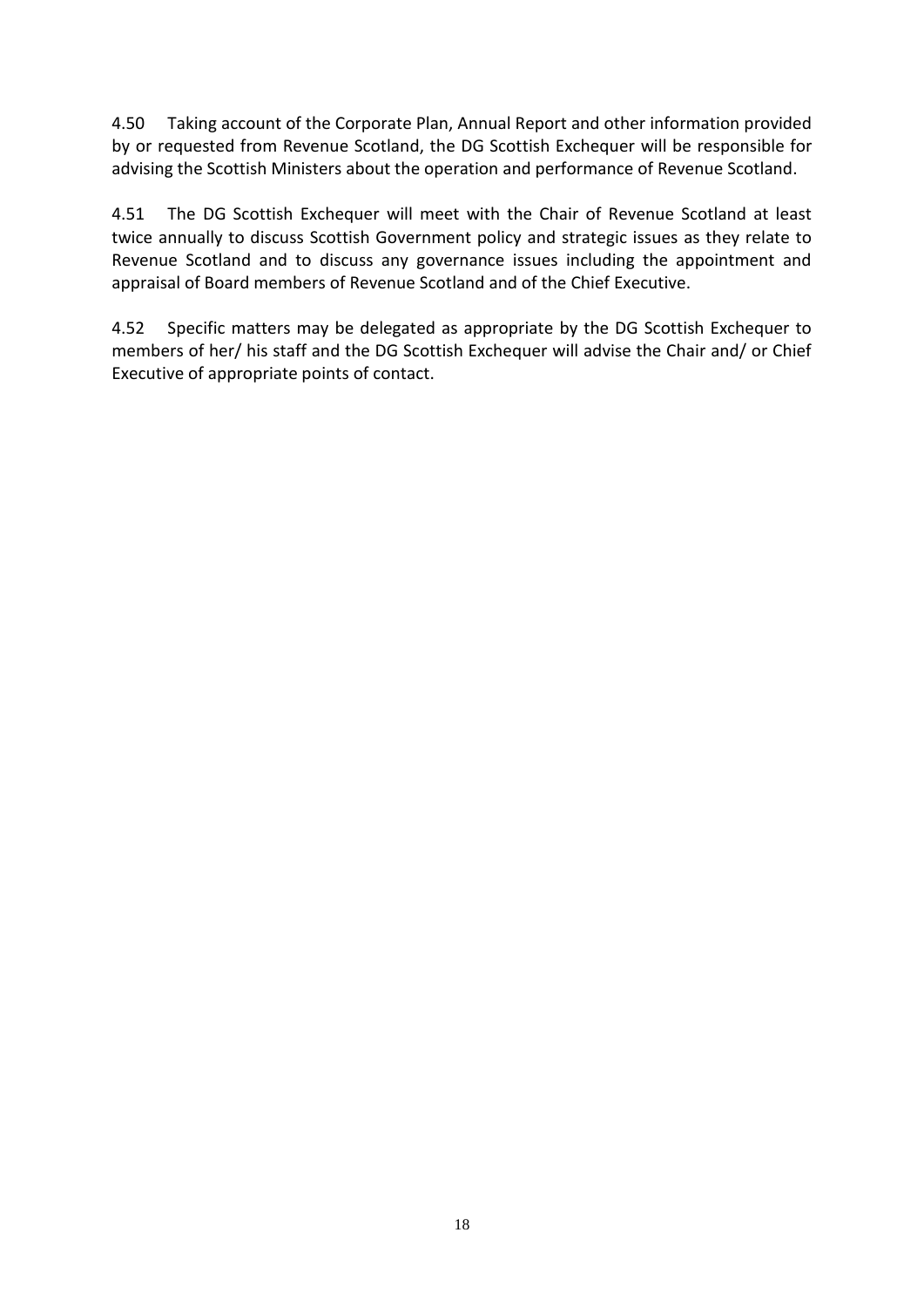## **5. FINANCIAL MANAGEMENT AND RESOURCES**

## **Revenue Scotland Budget Allocation**

5.1 Revenue Scotland is funded directly from the Scottish Consolidated Fund.

5.2 Revenue Scotland is part of the Scottish Administration and will have its own level 2 budget set out in the annual Budget Bill. The Scottish Government will liaise with Revenue Scotland to identify its budgetary requirements which will be reflected in the Budget Bill which Ministers present to the Scottish Parliament. It is for the Scottish Ministers to determine the budget proposals to be submitted to the Scottish Parliament within the Budget Bill, including the proposed budget for Revenue Scotland.

5.3 When setting budgets in a Spending Review period, and as part of the draft Budget process, Revenue Scotland will be invited to identify its resource needs. The Scottish Ministers will consider Revenue Scotland's resource needs alongside those of other public bodies and portfolios and consider how to allocate resources to ensure that Revenue Scotland has sufficient budget to meet its statutory obligations and ensure that revenues due are collected to fund other public services.

5.4 Where agreement for the budget for Revenue Scotland cannot be reached between the parties, there will be a right of representation. In the first instance, this will be between the Chief Executive, as Accountable Officer, and the DG Scottish Exchequer. If agreement cannot be reached at official level, there will be a right of representation between the Chair of Revenue Scotland and the Cabinet Secretary for Finance and the Constitution. Every effort will be made by both parties to ensure agreement. It will ultimately be for the Scottish Ministers to determine the budget allocations within the Budget Bill.

5.5 Subject to the limits imposed by the budget allocated to Revenue Scotland and other applicable guidance from the Scottish Ministers, Revenue Scotland has full authority to incur expenditure on individual items.

5.6 Revenue Scotland is responsible for managing its budget for each financial year to enable it to meet its statutory functions and for ensuring that expenditure does not exceed the approved Parliamentary budget.

5.7 Revenue Scotland has established and will maintain appropriate financial procedures in accordance with the principles of the SPFM and will ensure that appropriate counterfraud, anti-bribery, IT and information security, delegated authority and whistle-blowing policies are in place and rigorously applied.

5.8 Revenue Scotland will as requested throughout the course of the financial year provide budgetary and monitoring information on budget performance and forecast outturn to the Scottish Government's Head of Financial Management and Reporting.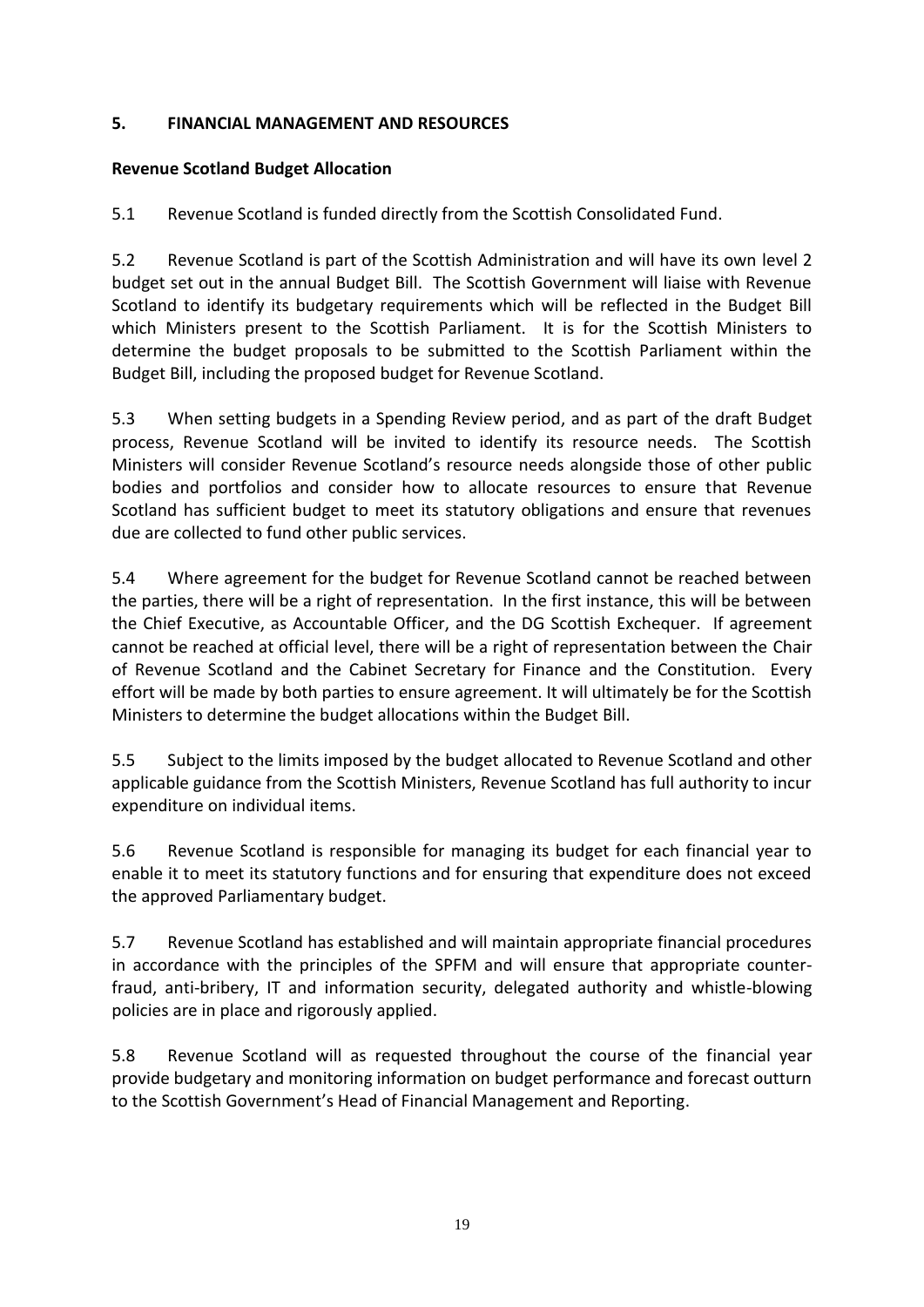## **Payments into the Scottish Consolidated Fund**

5.9 In line with section 5 of the RSTPA, and subject to deduction of payments in connection with repayments, interest on repayments and payments treated as repayments, Revenue Scotland will pay all money received in carrying out its functions into the Scottish Consolidated Fund (SCF). (Paragraph 3 of Schedule 4 to the RSTPA makes a consequential amendment to section 9 of the Public Finance and Accountability (Scotland) Act 2000 so that RoS is able to direct receipts in connection with Land and Buildings Transaction Tax to the SCF.)

5.10 In accordance with section 6 of the RSTPA, it is open to Revenue Scotland to pay rewards for services relating to one of its functions - for example, a reward for information which leads to the collection of undeclared tax.

#### **Audit and Risk Management**

5.11 As Revenue Scotland is part of the Scottish Administration, the Principal Accountable Officer requires that Revenue Scotland has in place systems that give him assurance that Scottish Administration resources are being used properly. Revenue Scotland is required to implement appropriate Audit arrangements in accordance with the SPFM. Internal Audit of Revenue Scotland is undertaken by the Scottish Government Internal Audit Division. Revenue Scotland is subject to external Audit by the Auditor General for Scotland (AGS) and/ or other auditors appointed by the AGS.

5.12 Revenue Scotland's internal and external Audit work is overseen by the Board's Audit and Risk Committee. The Audit and Risk Committee is chaired by a member of the Board (who is not the Chair of Revenue Scotland); the Committee's membership comprises the Committee Chair and includes at least one other member of the Board. The Committee's terms of reference are set by the Revenue Scotland Board, to which the Committee reports.

5.13 Revenue Scotland is required to implement and monitor appropriate risk management arrangements as part of a comprehensive corporate governance framework in accordance with relevant guidance in the SPFM. This involves the active monitoring and reporting of risk and risk profile changes, to gain assurance that risk management is effective, and to identify when further action is necessary as part of a comprehensive and co-ordinated approach to managing risk and the successful delivery of Revenue Scotland's functions. The Audit and Risk Committee will oversee this important work.

#### **Shared Services and Contracts**

5.14 In the interests of efficiency, effectiveness and economy, Revenue Scotland and the Scottish Ministers are committed to identifying opportunities for shared services. The Scottish Government will initially provide Revenue Scotland with corporate support for the following functions:-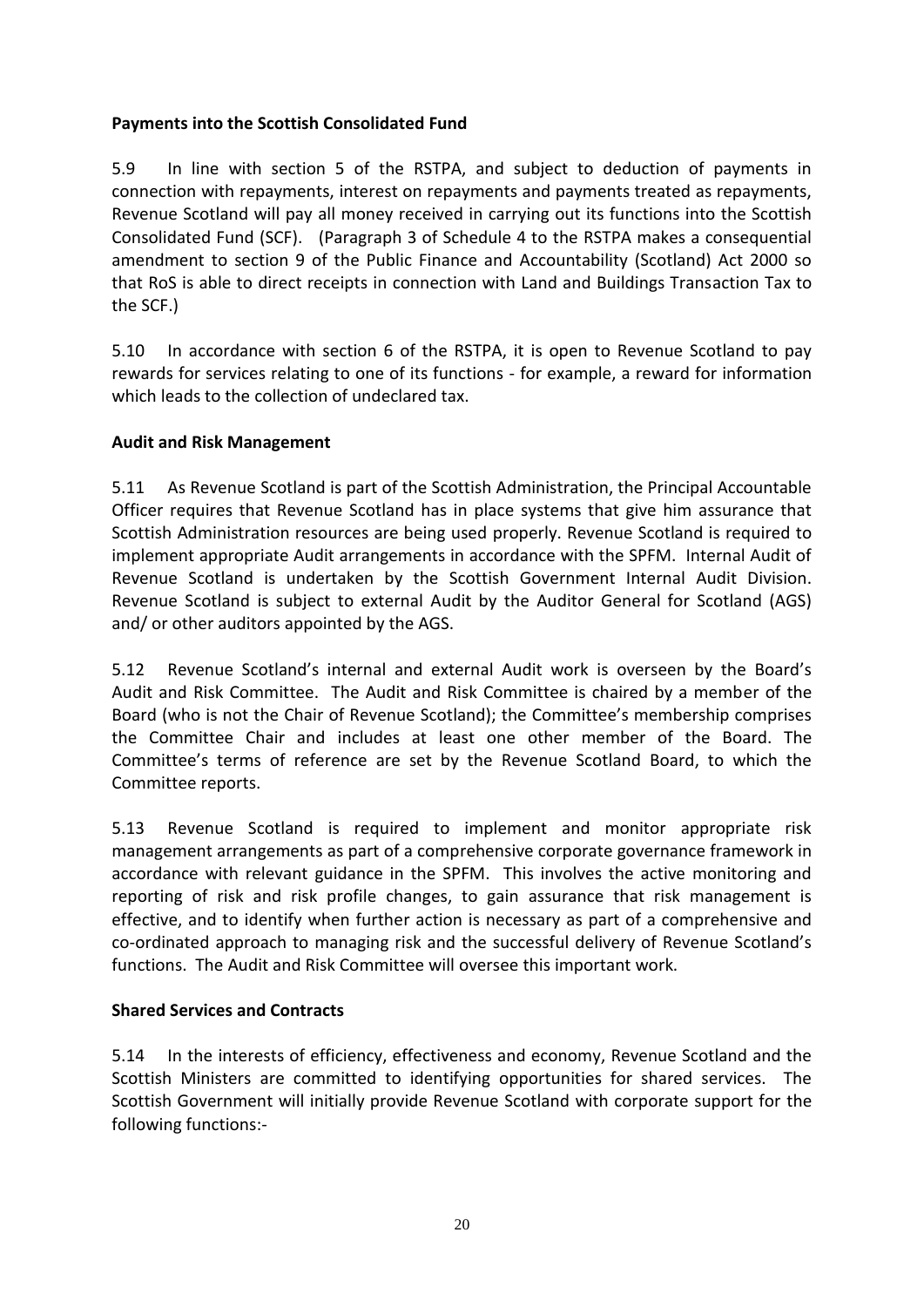- Human Resource management (including, for example: general terms and conditions of service, pay negotiations, pay awards, payroll, pensions and recruitment for senior civil service posts);
- Financial management (Scottish Government Accounting Systems: SEAS and EaseBuy);
- Information Systems, Telephony (SCOTS Desktop) and Information and Library Service;
- Estates and Facilities Management;
- Internal Audit:
- Procurement; and
- Legal Services.

5.15 The Scottish Government and Revenue Scotland will agree individual shared service arrangements for each of the corporate functions listed, including costs, service arrangements and service standards. All shared service arrangements will be bespoke to ensure that access to protected taxpayer information is restricted and regulated as required by law. Revenue Scotland will enter into discussions with the DG Scottish Exchequer prior to making any alternative financial or contractual arrangements for the delivery of shared corporate services.

5.16 The relevant Scottish Government officials will provide annual Certificates of Assurance to Revenue Scotland's Accountable Officer within the required timeline for Revenue Scotland audit and assurance processes and procedures.

5.17 Revenue Scotland will continue to make use of contracts placed by the Scottish Government - including framework agreements - for the provision of products and services, where the Board and the Accountable Officer consider this to be the option that delivers Best Value in meeting Revenue Scotland's business requirements and statutory responsibilities and where this is allowable in procurement law. Revenue Scotland may, however, enter into contracts on its own behalf if that would be more efficient, effective and economical and where capability exists to put in place contracts that comply with relevant legislation and public procurement policy.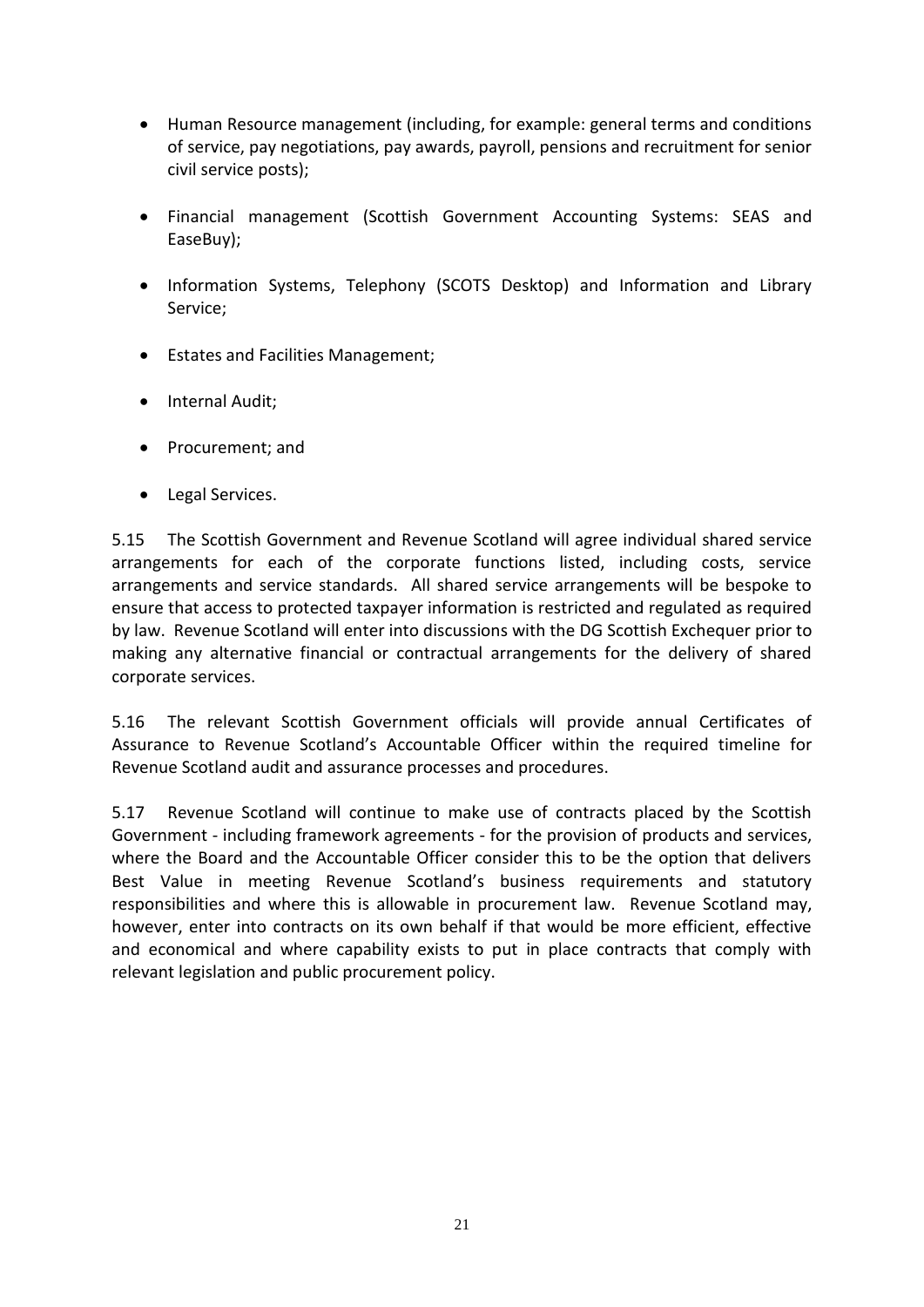#### **6. PLANNING AND REPORTING RESPONSIBILITIES**

#### **Charter of Standards and Values**

6.1 In line with section 10 of the RSTPA, Revenue Scotland will prepare and publish a Charter setting out the standards of behaviour and values that its Board and staff are expected to adhere to when dealing with taxpayers, their agents and other persons; and the standards of behaviour and values that it expects such persons themselves to adhere to when dealing with Revenue Scotland. Revenue Scotland will consult on the Charter and review and revise it as and when it considers appropriate. The Charter and any subsequent revisions will be laid before the Scottish Parliament.

#### **Corporate Plan**

6.2 Revenue Scotland will prepare a Corporate Plan for each planning period as set out in section 11 of the RSTPA. Each plan must be submitted to the Scottish Ministers for approval, with approval being subject to any modifications as agreed between Ministers and Revenue Scotland. Following approval, the plan will be laid before the Scottish Parliament and published. Revenue Scotland may review and submit a revised plan at any stage for approval.

6.3 The Corporate Plan will demonstrate Revenue Scotland's alignment to the Scottish Government National Performance Framework, National Outcomes, Economic Strategy and Corporate Expectations. It will set out Revenue Scotland's vision, values and strategic objectives; the outcomes by which these objectives will be measured; and its main activities for the planning period to support these objectives and outcomes. It will also contain financial and resource forecasts for the efficient and effective operation of Revenue Scotland, and Scottish Government forecasts of revenue to be collected from devolved taxes during the planning period.

#### **Annual Report and Accounts**

6.4 As soon as practicable after the end of each financial year, and in line with section 12 of the RSTPA, Revenue Scotland will prepare an annual report on how it has carried out its statutory functions in the collection and management of the devolved taxes during that year. The annual report will contain an outline of Revenue Scotland's main activities and performance against agreed objectives and targets for the previous financial year.

6.5 As part of the Scottish Administration, Revenue Scotland is subject to the accountability and audit provisions of Part 2 of the Public Finance and Accountability (Scotland) Act 2000, including the duty to prepare annual accounts. For each financial year Revenue Scotland will produce accounts of expenditure incurred in the fulfilment of its statutory functions, as well as trust statements detailing the revenue collected for each of the devolved taxes and payment of that revenue into the Scottish Consolidated Fund. The annual accounts must be prepared in accordance with the relevant legislation and the specific Accounts Direction (including compliance with the Financial Reporting Manual (FReM)) and other relevant guidance issued by the Scottish Ministers. The annual accounts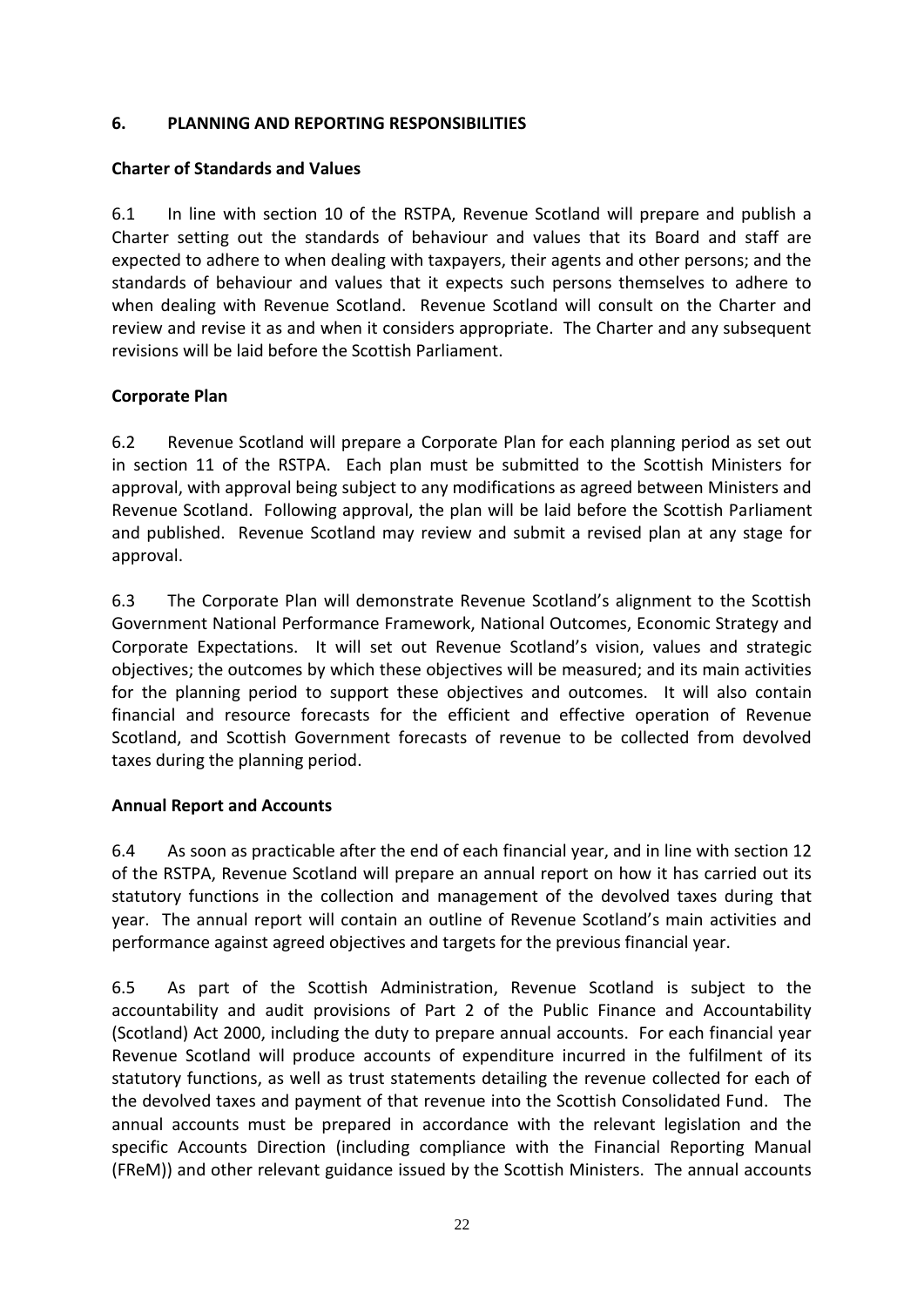will be audited by the Auditor General for Scotland (AGS) or by auditors appointed by the AGS.

6.6 The annual report and audited accounts will be laid before the Scottish Parliament and will be published. A copy will be provided to the Scottish Government in advance of publication.

#### **Other publications**

6.7 Revenue Scotland will also publish other reports and information as required by law or that it considers relevant and appropriate to carrying out its functions.

#### **Freedom of Information**

6.8 Revenue Scotland will adopt the *Model Publication Scheme 2012* (or as revised) produced by the Scottish Information Commissioner.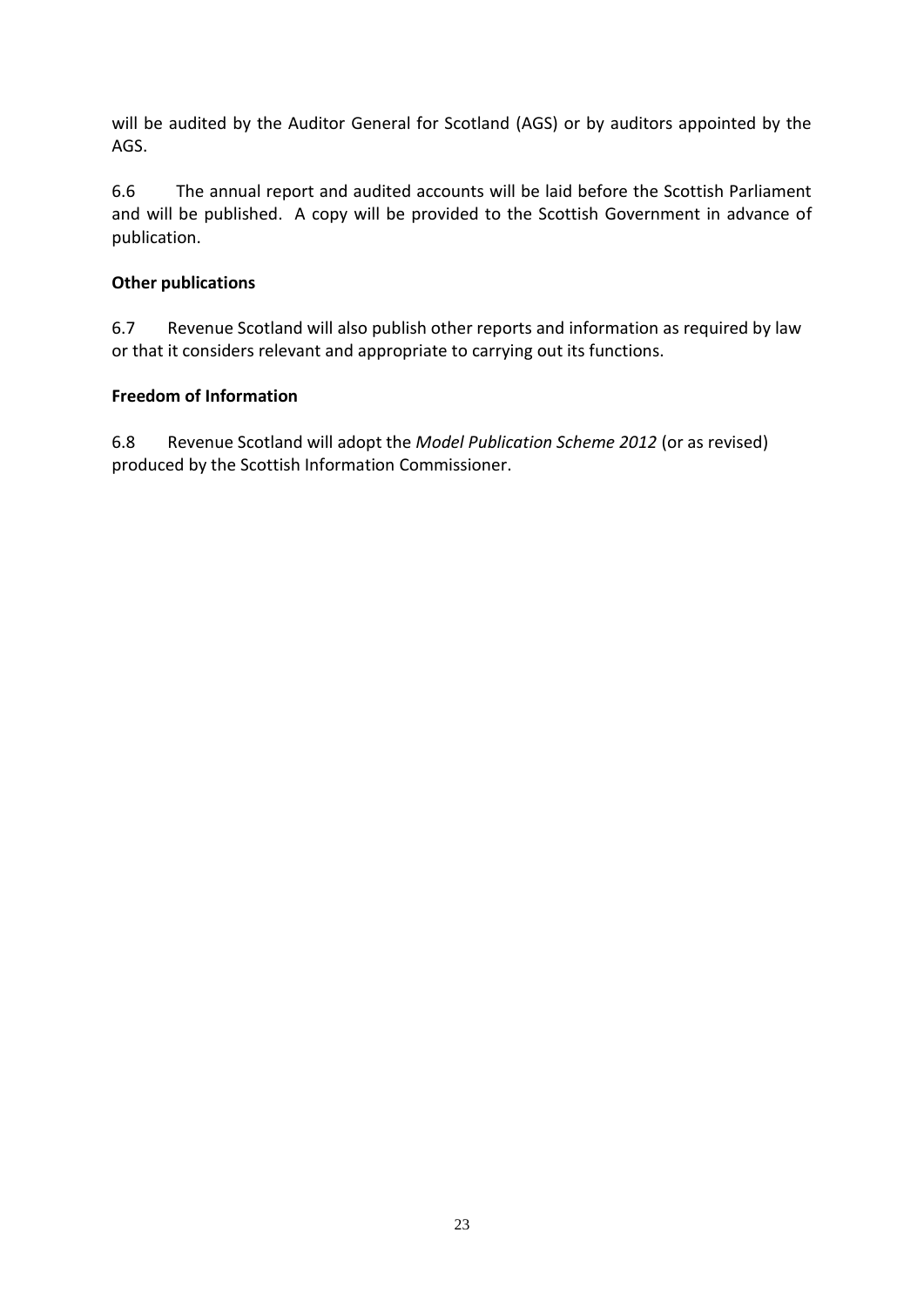# **7. POLICY**

7.1 Under the overall strategic direction and oversight of the Board, Revenue Scotland will develop and implement policy in relation to any aspect of its functions and will provide guidance to staff on such policies.

7.2 The Scottish Ministers will consult Revenue Scotland on all policy and legislative proposals which the Scottish Government is developing and which may have an operational impact on Revenue Scotland and the collection and management of the devolved taxes. The Scottish Ministers will consult Revenue Scotland in reasonable time to allow Revenue Scotland to make representations and for those representations to be fully considered before final decisions are taken or publicised.

7.3 The Scottish Ministers will also consult Revenue Scotland when they are engaged with the United Kingdom Government in relation to policy or legislation that may have an operational impact on Revenue Scotland and the collection and management of the devolved taxes.

7.4 Revenue Scotland will consult the Scottish Ministers and other relevant parties on any strategic or operational proposals for the administration of the devolved taxes that might have a wider impact. Revenue Scotland will consult the Scottish Ministers in reasonable time to allow representations to be made and for those representations to be fully considered before final decisions are taken or publicised.

7.5 Scottish Ministers and Revenue Scotland will be guided by a shared commitment to the aim of good and effective communications, in order to ensure that both tax policy development and tax administration are informed by a good shared understanding.

7.6 Revenue Scotland will also establish and maintain close working relationships with a range of partners and stakeholders concerning policy development and implementation, including the Scottish Government, HMRC, RoS, SEPA, Crown Office and Procurator Fiscal Service (COPFS), Police Scotland, tax professional bodies and taxpayer groups.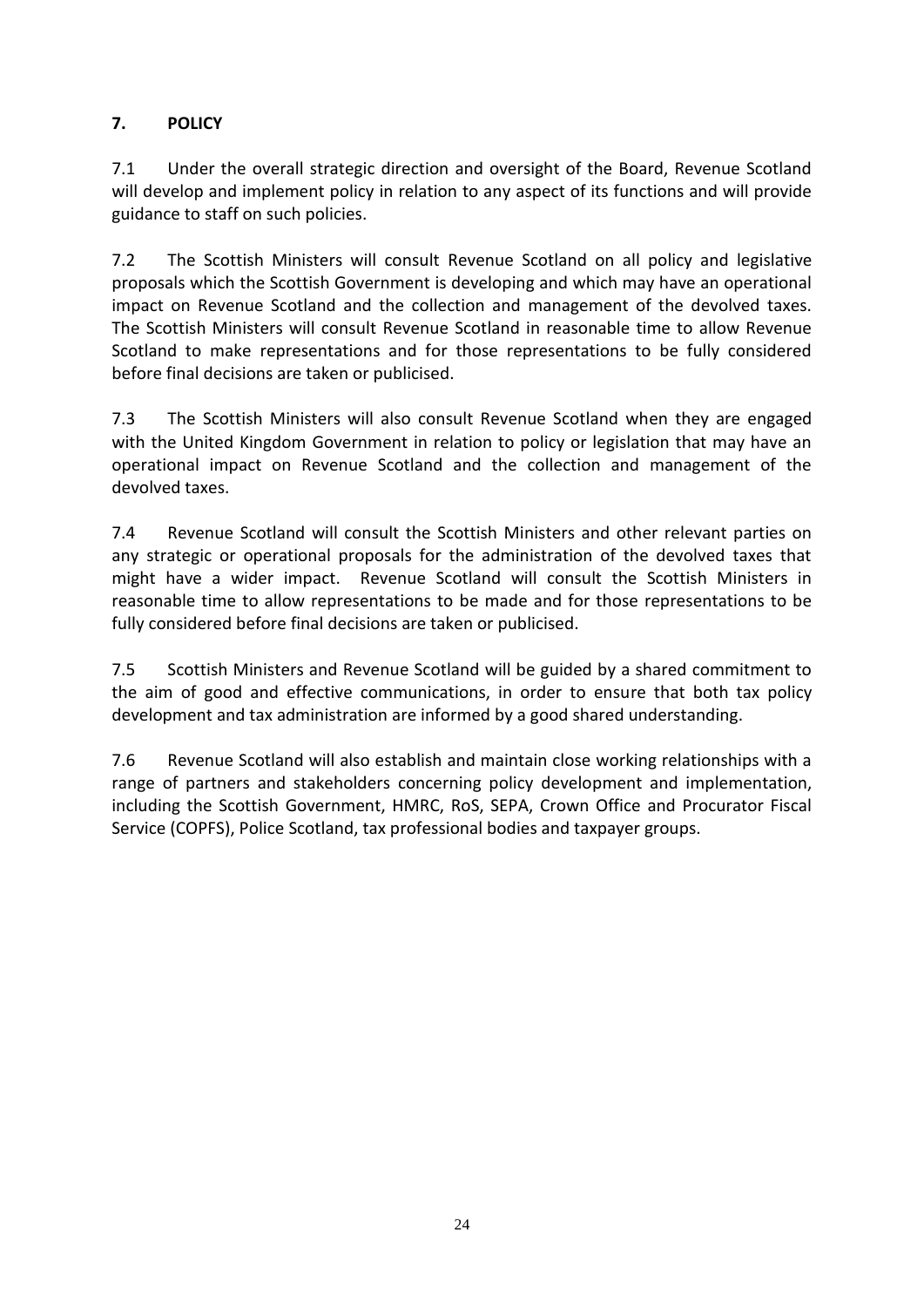## **8. REVENUE SCOTLAND AND THE SCOTTISH PARLIAMENT**

8.1 Revenue Scotland is accountable to the Scottish Parliament for the efficient use of public resources. The principal route of accountability to the Parliament is through the Chair and the Chief Executive as Accountable Officer. The Chair, the Accountable Officer or, where appropriate, members of Revenue Scotland's staff will give written or oral evidence to Committees of the Parliament when invited to do so. The Scottish Parliament has the power to require any member of the Board or staff of Revenue Scotland to attend a Parliamentary Committee.

# **Parliamentary Questions**

8.2 The Scottish Ministers will not be accountable through Parliamentary Questions for the operations of Revenue Scotland.

8.3 Parliamentary Questions to the Scottish Ministers may, however, seek information about matters for which the Scottish Government has a general responsibility, which the Scottish Ministers cannot provide without assistance from Revenue Scotland. In particular, Parliamentary Questions may seek statistical information from the Scottish Ministers about the collection and management of the devolved taxes, and the Scottish Ministers may seek information from Revenue Scotland to enable them to respond to such questions.

8.4 Where a Parliamentary Question relates to operational matters of Revenue Scotland, the Ministerial reply will indicate that this is the case and that the Question has been passed to the Chief Executive of Revenue Scotland.

# **Correspondence from Members of the Scottish Parliament**

8.5 When Members of the Scottish Parliament (MSPs) seek information from Revenue Scotland on matters for which it is responsible - whether directly or in a Parliamentary Question passed to the Chief Executive by the Scottish Ministers under 8.4 above - the Chief Executive or a senior officer acting on his or her behalf will reply, normally within 20 working days of receipt of the correspondence or, as the case may be, the forwarded Parliamentary Question.

8.6 Correspondence from and with MSPs will normally be published on the Revenue Scotland website, in the same way that Answers to Parliamentary Questions are publicly available, taking account of the requirements of the RSTPA, the Freedom of Information (Scotland) Act 2002 and the Data Protection Act 1998. In cases, however, where correspondence from MSPs raises any aspect of a constituent's personal or business tax affairs, Revenue Scotland will always insist on receiving explicit written confirmation that the constituent has given his or her consent to the information being shared with Revenue Scotland; and in any case involving a constituent's tax affairs Revenue Scotland will publish neither the MSP correspondence nor any reply.

8.7 In no circumstances will Revenue Scotland, in replying to correspondence from MSPs, provide access to constituents' protected taxpayer information unless the constituent has provided explicit written consent to provision of that access.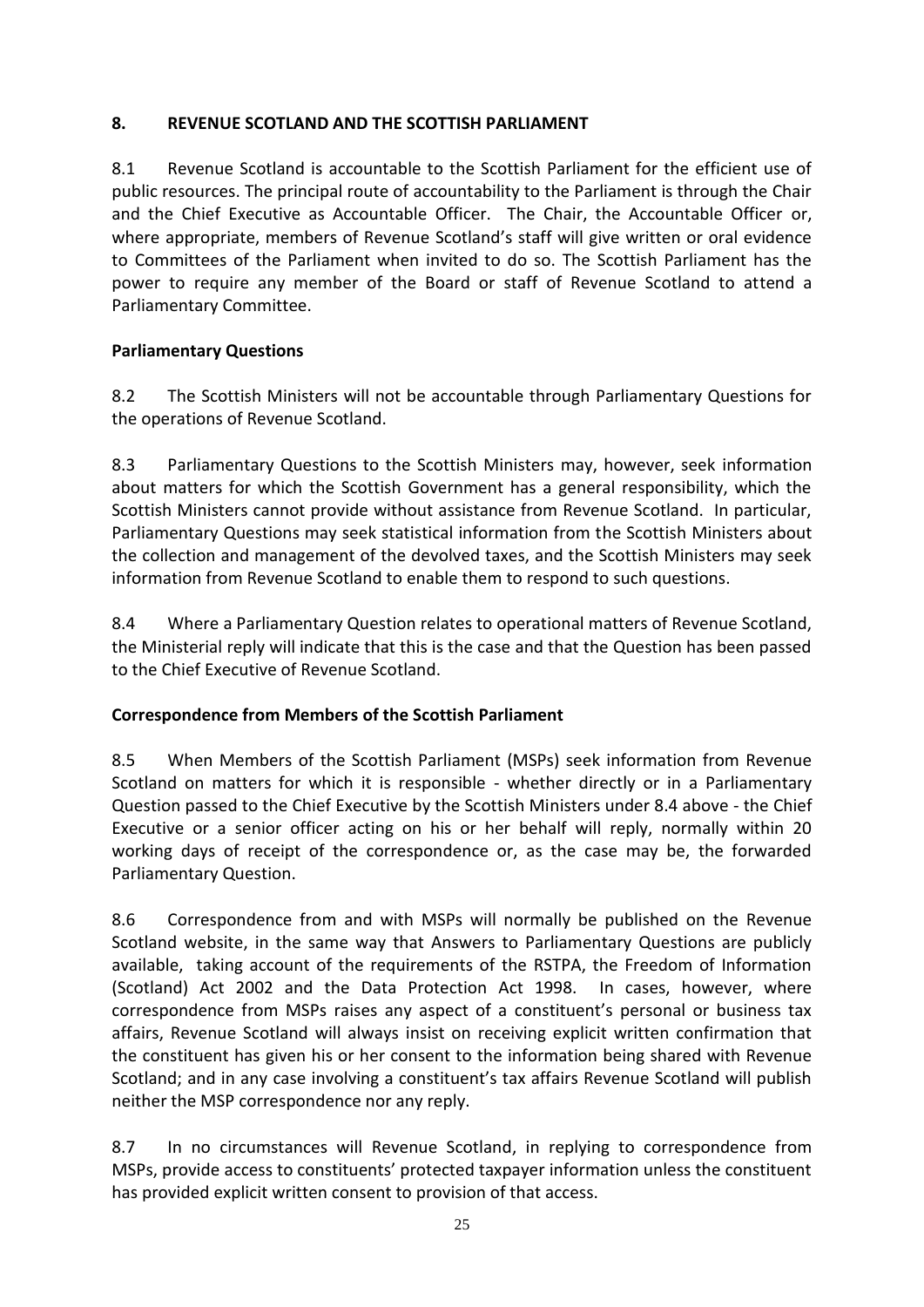8.8 Similar arrangements will apply to the handling of questions from members of the UK Parliament.

8.9 Statistics related to the number of questions received from MSPs, the time taken for responses to issue, and performance against any targets for handling times will also be published on the Revenue Scotland website.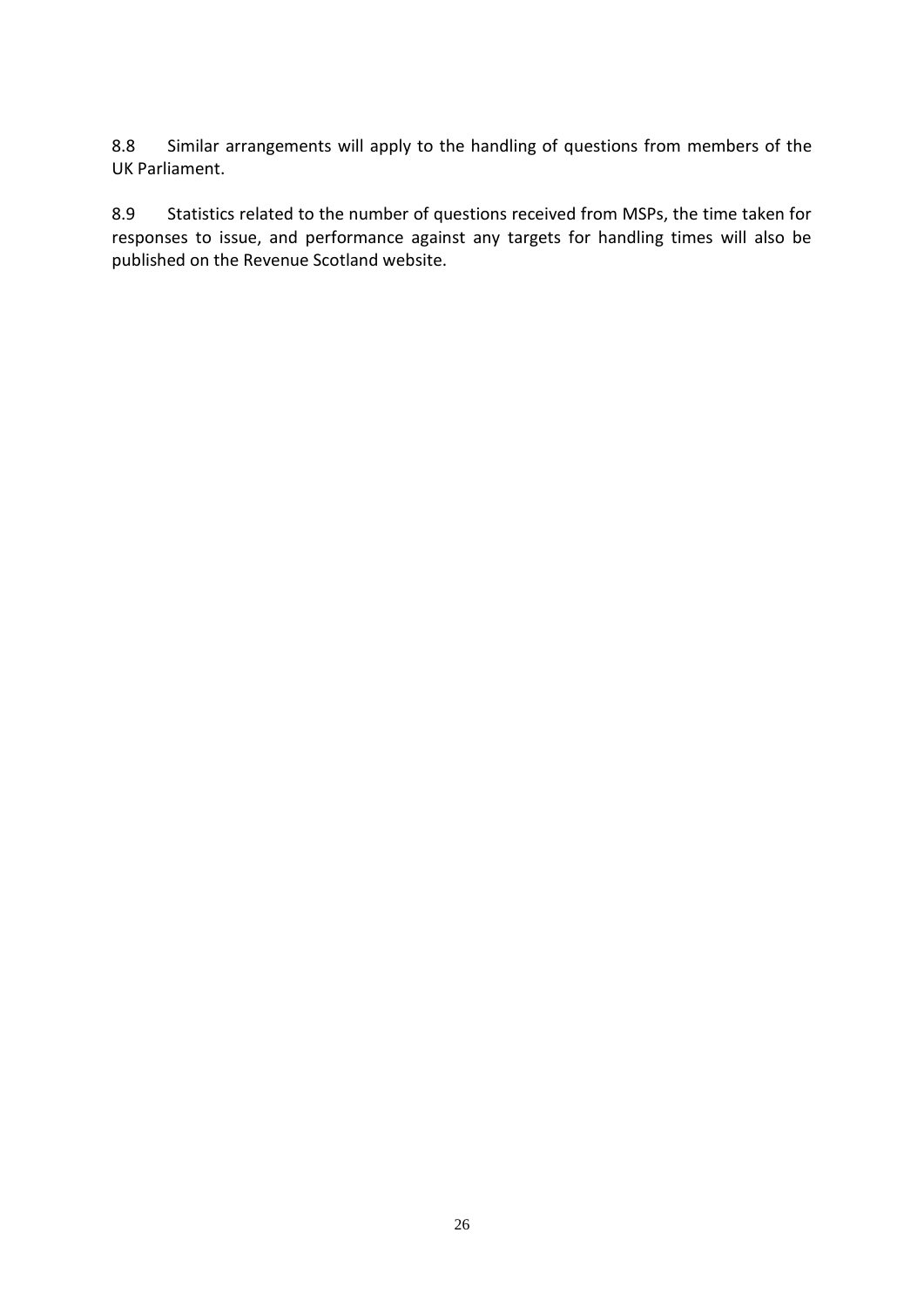## **9. INFORMATION AND DATA SHARING**

9.1 Revenue Scotland and the Scottish Government will seek to ensure the appropriate exchange of relevant information and analytical data to help fulfil their respective functions in relation to the devolved taxes and taxation. In this section "information" encompasses information held in all media, including electronic, and extends to numerical and other data.

9.2 In line with sections 3(2)(a) and 9 of the RSTPA, Revenue Scotland will provide the Scottish Ministers with information, advice or assistance relating to its functions when required to do so and in such format as Ministers may determine.

9.3 As far as is practical and subject to paragraphs 9.4 and 9.8 below, Revenue Scotland will provide the Scottish Government with relevant analytical data that it holds about the devolved taxes to assist in the development, monitoring and evaluation of Government policies.

9.4 Revenue Scotland will not provide the Scottish Ministers with protected taxpayer information. Revenue Scotland may, however, in certain limited circumstances have a need to provide such information, in confidence, to Scottish Government officials who are carrying out functions on behalf of Revenue Scotland on a shared services basis. Any such information provided in confidence to Scottish Government officials will be communicated to specific individuals solely on a need to know basis and these individuals are required to make a statutory declaration of confidentiality as if they were a member of staff of Revenue Scotland.

9.5 The Scottish Ministers may provide Revenue Scotland with information about proposals relating to tax or other fiscal matters, such as proposed tax rates and bands, before they are announced. Any such information provided in confidence to Revenue Scotland will be communicated to specific individuals within Revenue Scotland solely on a need to know basis and these individuals will undertake to hold any such information in the strictest confidence. Such information will be clearly identified as sensitive pre-publication information relating to tax or other fiscal matters.

9.6 Consistent with the shared principle of good and effective communications outlined in Section 2 of this Framework Document, Revenue Scotland and the Scottish Government will wherever possible share with each other, in advance, any public communications that either intends to issue which have a bearing on the collection and management of the devolved taxes.

9.7 In sharing information, both organisations will comply with all relevant legislative requirements and adhere to best practice and applicable guidance.

# **Protected Taxpayer Information and General Data Protection Regulations (GDPR)**

9.8 Revenue Scotland will at all times ensure that it maintains the confidentiality of protected taxpayer information in line with the provisions of Part 3 of the RSTPA and the provisions of the General Data Protection Regulations (GDPR).